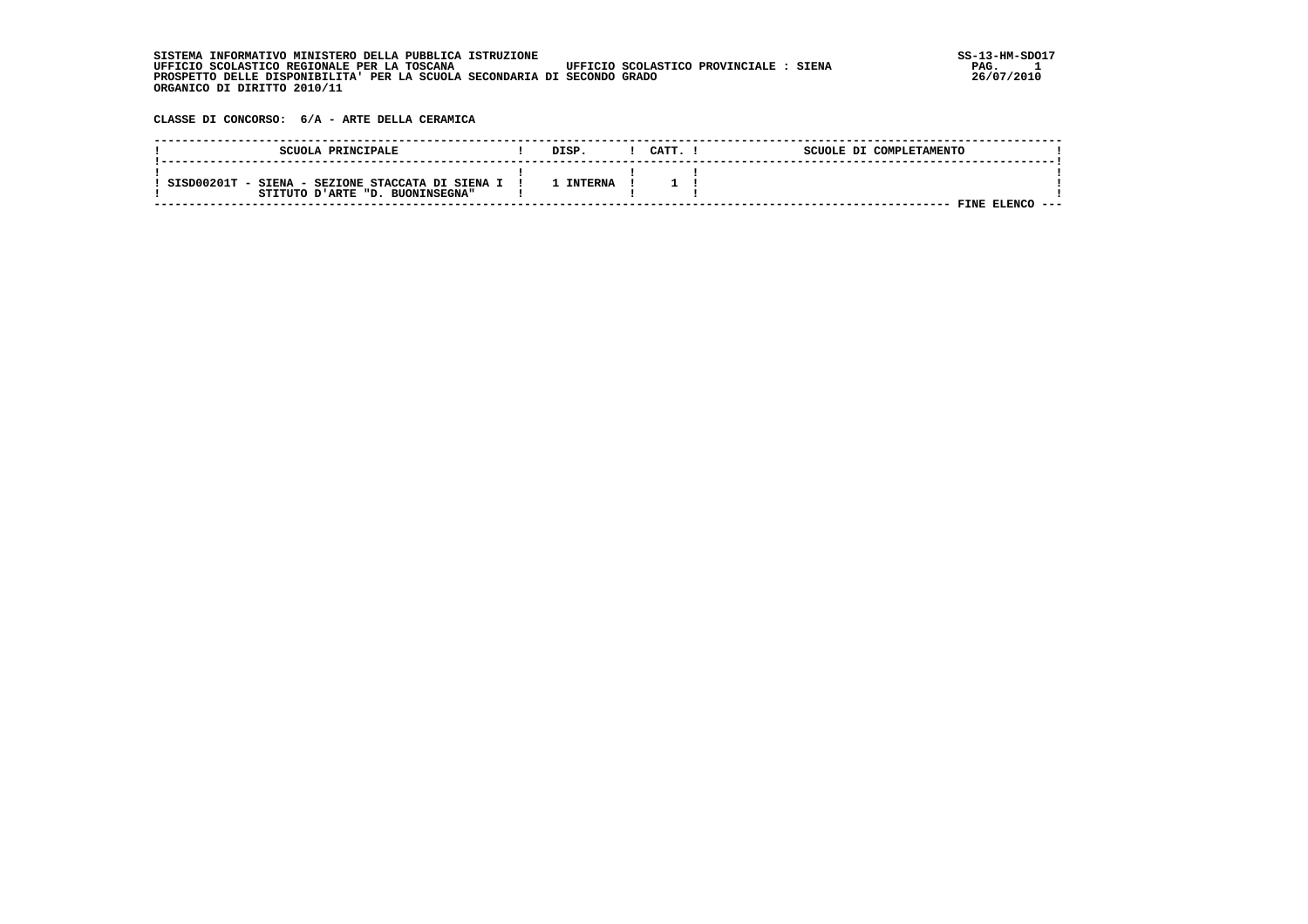| INFORMATIVO MINISTERO DELLA PUBBLICA ISTRUZIONE<br>STSTEMA                            | SS-13-HM-SDC |
|---------------------------------------------------------------------------------------|--------------|
| UFFICIO SCOLASTICO REGIONALE PER LA TOSCANA<br>UFFICIO SCOLASTICO PROVINCIALE : SIENA | PAG.         |
| PROSPETTO DELLE DISPONIBILITA' PER LA SCUOLA SECONDARIA DI SECONDO GRADO              | 26/07/2010   |
| ORGANICO DI DIRITTO 2010/11                                                           |              |

 **CLASSE DI CONCORSO: 12/A - CHIMICA AGRARIA**

| SCUOLA PRINCIPALE                                                     | DISP.     | CATT. | SCUOLE DI COMPLETAMENTO |      |
|-----------------------------------------------------------------------|-----------|-------|-------------------------|------|
| SITA01000P<br>SIENA - ISTITUTO TECNICO AGRARIO RI<br>$\sim$<br>CASOLI | 2 INTERNE |       |                         |      |
|                                                                       |           |       | FINE<br><b>ELENC(</b>   | ---- |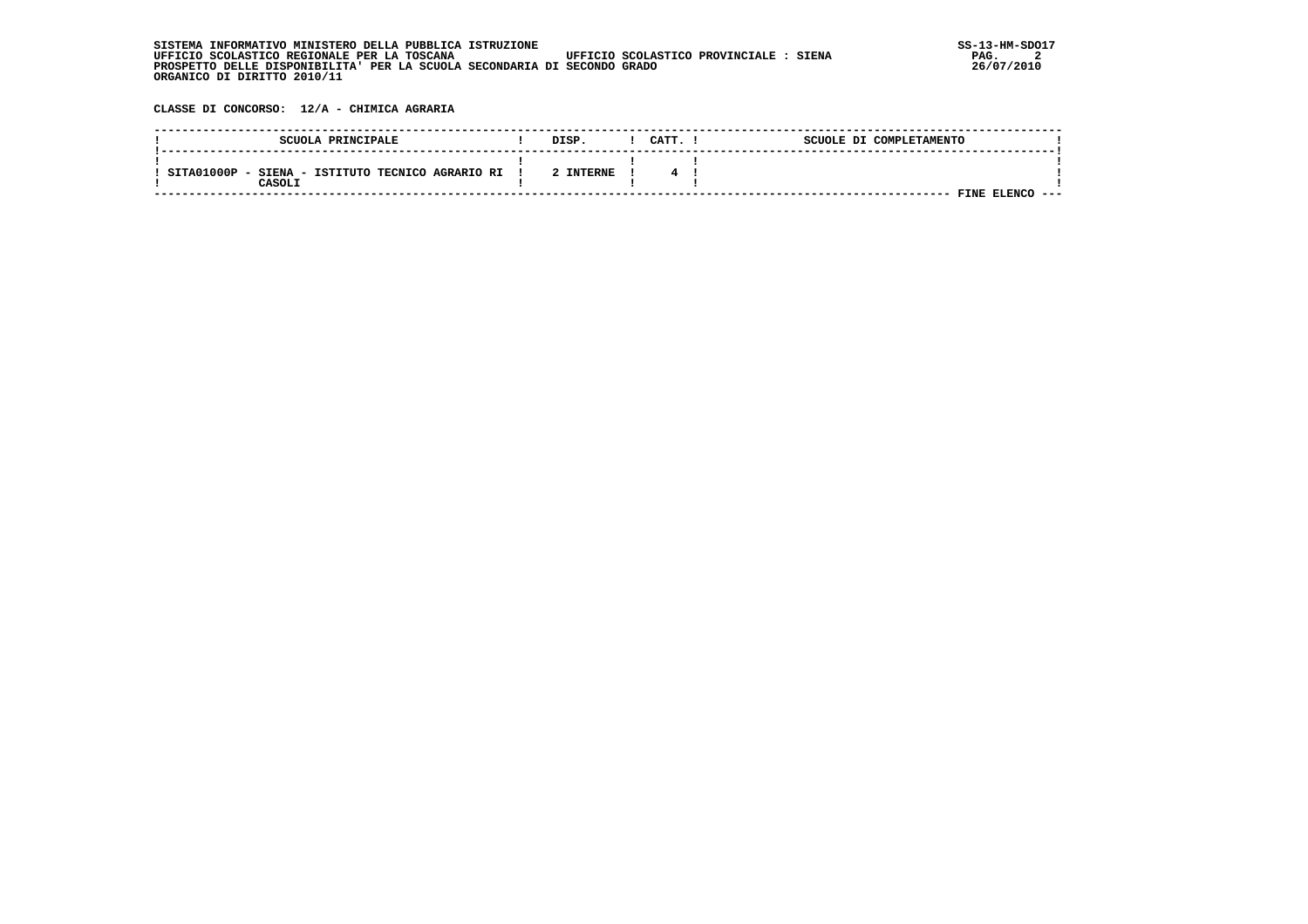| INFORMATIVO MINISTERO DELLA PUBBLICA ISTRUZIONE<br>STSTEMA                            | SS-13-HM-SDC |
|---------------------------------------------------------------------------------------|--------------|
| UFFICIO SCOLASTICO REGIONALE PER LA TOSCANA<br>UFFICIO SCOLASTICO PROVINCIALE : SIENA | PAG.         |
| PROSPETTO DELLE DISPONIBILITA' PER LA SCUOLA SECONDARIA DI SECONDO GRADO              | 26/07/2010   |
| ORGANICO DI DIRITTO 2010/11                                                           |              |

 **CLASSE DI CONCORSO: 13/A - CHIMICA E TECNOLOGIE CHIMICHE**

| SCUOLA PRINCIPALE                                                                                                                                      | DISP.                       | $1$ $CATT$ . $1$ | SCUOLE DI COMPLETAMENTO                                                                                                                                                                                       |
|--------------------------------------------------------------------------------------------------------------------------------------------------------|-----------------------------|------------------|---------------------------------------------------------------------------------------------------------------------------------------------------------------------------------------------------------------|
| SITD00701A - CHIUSI - SEZIONE STACCATA DI CHIUSI<br>IST TEC COMMERCIALE E PER GEOMETRI<br>L. EINAUDI                                                   | $1$ OR.EST.F $\overline{1}$ |                  | *SITD00702B - MONTEPULCIANO - SEZIONE STACCATA DI !<br>CHIUSI ISTITUTO TECNICO COMMERCIAL<br>E F.REDI<br>SIRI007010 - CHIUSI - SCUOLA COORDINATA DI CHIUS<br>I IST PROF INDUSTRIA E ARTIGIANATO<br>G. MARCONI |
| SITF020002 - SIENA - ISTITUTO TECNICO INDUSTRIAL<br>E TITO SARROCCHI<br>SITF05000T - ABBADIA SAN SALVATORE - ISTITUTO TE<br>CNICO INDUSTRIALE AVOGADRO | 2 INTERNE<br>2 INTERNE      | 12               | FINE ELENCO --                                                                                                                                                                                                |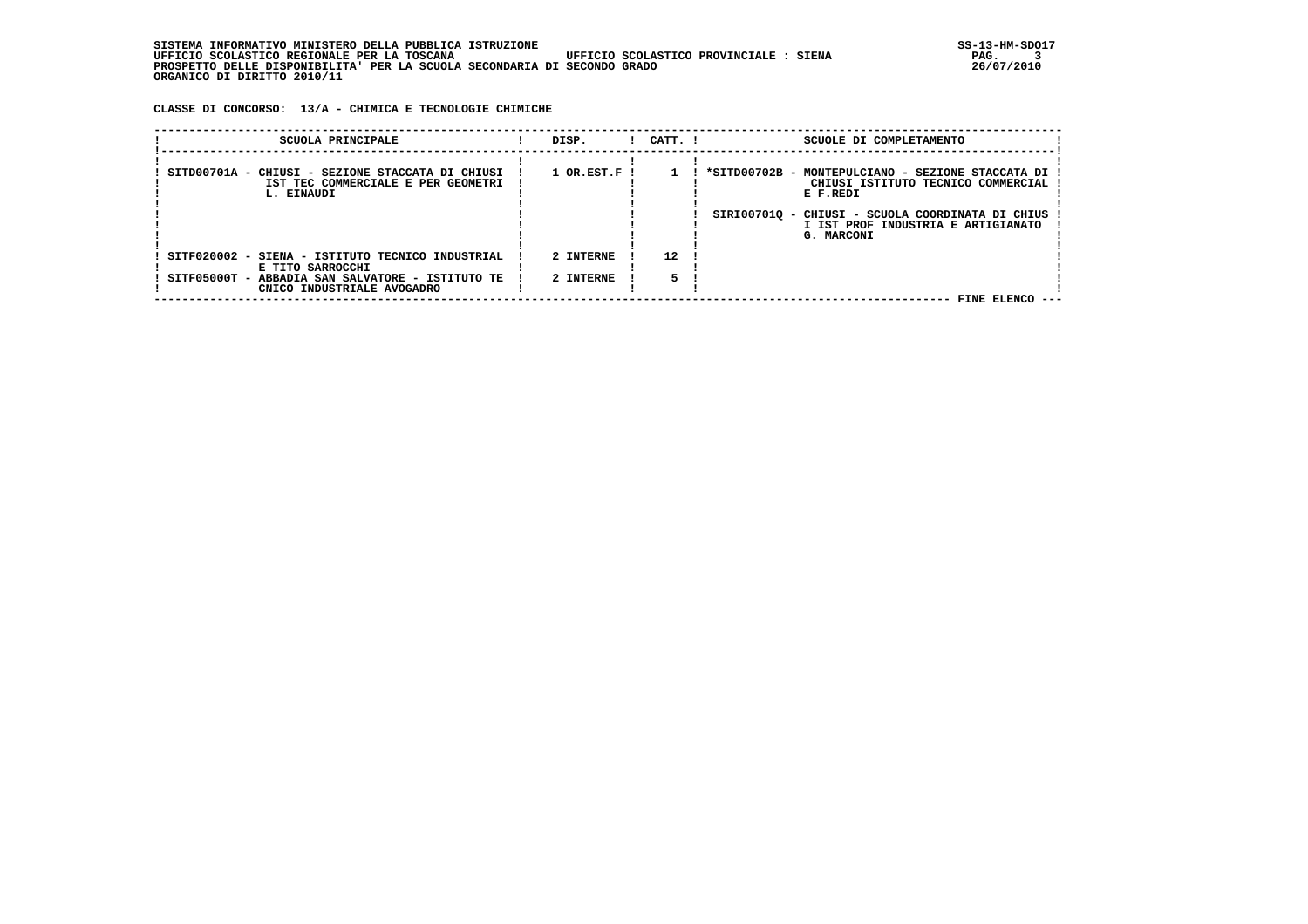**CLASSE DI CONCORSO: 17/A - DISCIPLINE ECONOMICO-AZIENDALI**

| $1$ $CATT$ . $1$<br>SCUOLA PRINCIPALE<br>DISP.<br>SCUOLE DI COMPLETAMENTO<br>1 INTERNA<br>SIRC00401G - SIENA - SEZIONE STACCATA DI SIENA I<br>ST PROF PER I SERVIZI COMMERCIALI E<br>TURISTICI "CASELLI"<br>SIRH030008 - CHIANCIANO TERME - IST PROF PER I S<br>$1$ OR.EST.F $\overline{1}$<br>*SITD00701A - CHIUSI - SEZIONE STACCATA DI CHIUSI<br>IST TEC COMMERCIALE E PER GEOMETRI<br>ERVIZI ALBERGHIERI E RISTORAZIONE P<br>. ARTUSI<br>L. EINAUDI<br>$1$ OR.EST.S !<br>*SIRC007013 - MONTEPULCIANO - SEZIONE STACCATA DI<br>SITD00702B - MONTEPULCIANO - SEZIONE STACCATA DI<br>CHIUSI ISTITUTO TECNICO COMMERCIAL<br>CHIUSI IST PROF PER I SERVIZI COMM<br>E F.REDI<br>ERCIALI E TURISTICI "CASELLI" |  |  |  |  |
|-------------------------------------------------------------------------------------------------------------------------------------------------------------------------------------------------------------------------------------------------------------------------------------------------------------------------------------------------------------------------------------------------------------------------------------------------------------------------------------------------------------------------------------------------------------------------------------------------------------------------------------------------------------------------------------------------------------|--|--|--|--|
|                                                                                                                                                                                                                                                                                                                                                                                                                                                                                                                                                                                                                                                                                                             |  |  |  |  |
|                                                                                                                                                                                                                                                                                                                                                                                                                                                                                                                                                                                                                                                                                                             |  |  |  |  |
|                                                                                                                                                                                                                                                                                                                                                                                                                                                                                                                                                                                                                                                                                                             |  |  |  |  |
| <b>FINE ELENCO</b>                                                                                                                                                                                                                                                                                                                                                                                                                                                                                                                                                                                                                                                                                          |  |  |  |  |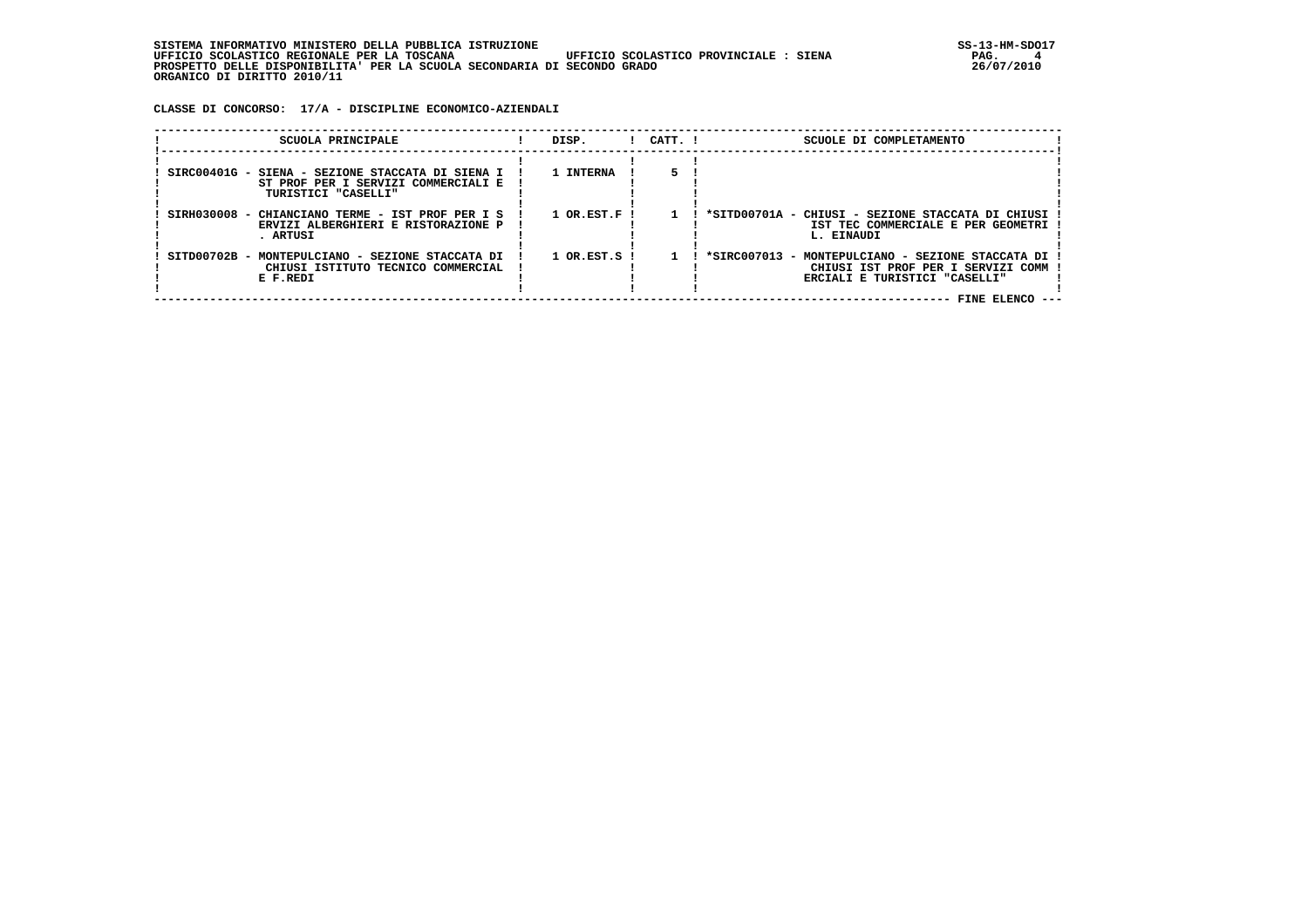| SISTEMA INFORMATIVO MINISTERO DELLA PUBBLICA ISTRUZIONE                               | SS-13-HM-SDC |
|---------------------------------------------------------------------------------------|--------------|
| UFFICIO SCOLASTICO REGIONALE PER LA TOSCANA<br>UFFICIO SCOLASTICO PROVINCIALE : SIENA | PAG.         |
| PROSPETTO DELLE DISPONIBILITA' PER LA SCUOLA SECONDARIA DI SECONDO GRADO              | 26/07/2010   |
| ORGANICO DI DIRITTO 2010/11                                                           |              |

 **CLASSE DI CONCORSO: 19/A - DISCIPLINE GIURIDICHE ED ECONOMIC.**

| SCUOLA PRINCIPALE                                | DISP.          | CATT. | SCUOLE DI COMPLETAMENTO |  |
|--------------------------------------------------|----------------|-------|-------------------------|--|
|                                                  |                |       |                         |  |
| SITD008016 - POGGIBONSI - SEZIONE STACCATA DI PO | <b>INTERNA</b> |       |                         |  |
| GGIBONSI IST TEC COMMERCIALE E PER               |                |       |                         |  |
| GEOMETRI S.S. A. GIUSEPPE RONCALLI               |                |       |                         |  |
|                                                  |                |       |                         |  |
|                                                  |                |       | FINE                    |  |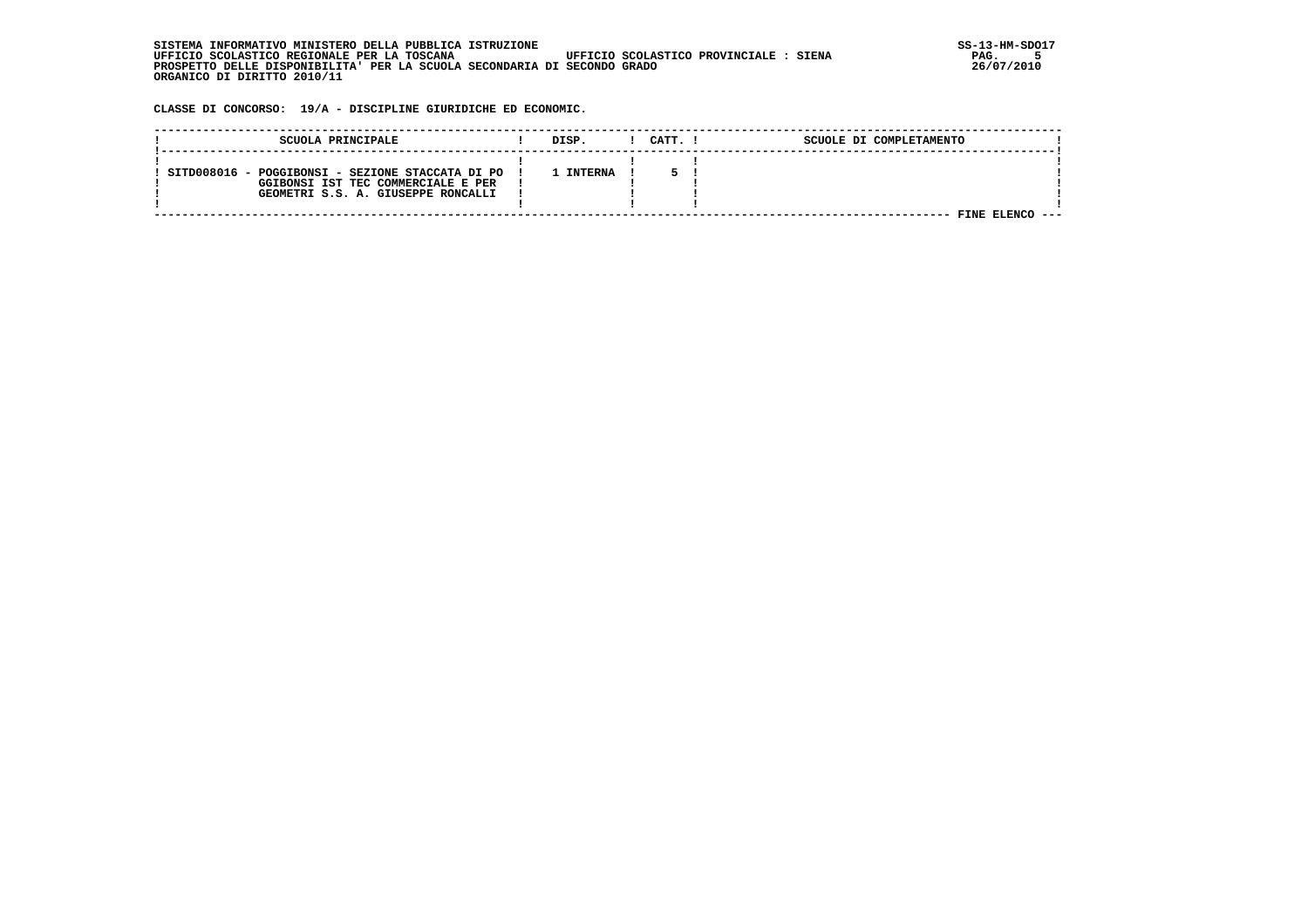| . INFORMATIVO MINISTERO DELLA PUBBLICA ISTRUZIONE<br>STSTEMA                          | SS-13-HM-SDC |
|---------------------------------------------------------------------------------------|--------------|
| UFFICIO SCOLASTICO PROVINCIALE : SIENA<br>UFFICIO SCOLASTICO REGIONALE PER LA TOSCANA | PAG.         |
| PROSPETTO DELLE DISPONIBILITA' PER LA SCUOLA SECONDARIA DI SECONDO GRADO              | 26/07/2010   |
| ORGANICO DI DIRITTO 2010/11                                                           |              |

 **CLASSE DI CONCORSO: 20/A - DISCIPLINE MECCANICHE E TECNOLOGIA**

| SCUOLA PRINCIPALE                                | DISP.                       | $1$ $CATT$ . $1$ | SCUOLE DI COMPLETAMENTO                               |  |
|--------------------------------------------------|-----------------------------|------------------|-------------------------------------------------------|--|
|                                                  |                             |                  |                                                       |  |
|                                                  |                             |                  |                                                       |  |
| SIRI004018 - SIENA - SCUOLA COORDINATA DI SIENA  | 1 OR.EST.S !                |                  | ! *SITD03000A - SIENA - IST TEC COMMERCIALE E PER G ! |  |
| IST PROF INDUSTRIA E ARTIGIANATO G.              |                             |                  | EOMETRI S. BANDINI                                    |  |
| MARCONI                                          |                             |                  |                                                       |  |
|                                                  |                             |                  |                                                       |  |
| SITD00701A - CHIUSI - SEZIONE STACCATA DI CHIUSI | $1$ OR.EST.S $\overline{1}$ |                  | *SIRI00701Q - CHIUSI - SCUOLA COORDINATA DI CHIUS     |  |
| IST TEC COMMERCIALE E PER GEOMETRI               |                             |                  | I IST PROF INDUSTRIA E ARTIGIANATO                    |  |
| L. EINAUDI                                       |                             |                  | G. MARCONI                                            |  |
|                                                  |                             |                  |                                                       |  |
|                                                  |                             |                  | FINE FLENCO                                           |  |
|                                                  |                             |                  |                                                       |  |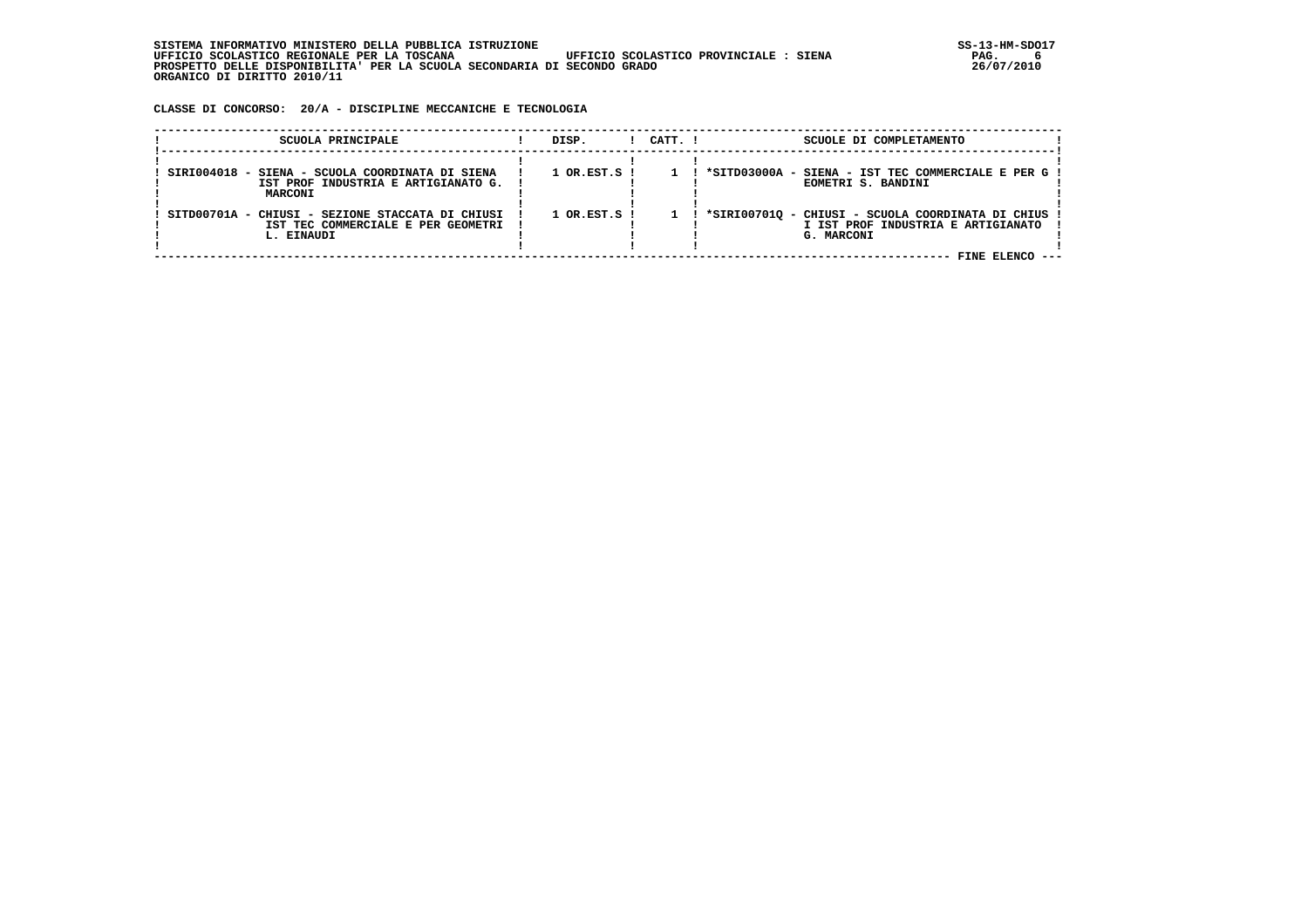| . INFORMATIVO MINISTERO DELLA PUBBLICA ISTRUZIONE<br>STSTEMA                          | SS-13-HM-SDC |
|---------------------------------------------------------------------------------------|--------------|
| UFFICIO SCOLASTICO REGIONALE PER LA TOSCANA<br>UFFICIO SCOLASTICO PROVINCIALE : SIENA | PAG.         |
| PROSPETTO DELLE DISPONIBILITA' PER LA SCUOLA SECONDARIA DI SECONDO GRADO              | 26/07/2010   |
| ORGANICO DI DIRITTO 2010/11                                                           |              |

 **CLASSE DI CONCORSO: 22/A - DISCIPLINE PLASTICHE**

| SCUOLA PRINCIPALE                                                                     | DISP           | CATT. | SCUOLE DI COMPLETAMENTO |
|---------------------------------------------------------------------------------------|----------------|-------|-------------------------|
| SISD00201T - SIENA - SEZIONE STACCATA DI SIENA I !<br>STITUTO D'ARTE "D. BUONINSEGNA" | <b>INTERNA</b> |       |                         |
|                                                                                       |                |       | FINE ELENCO<br>---      |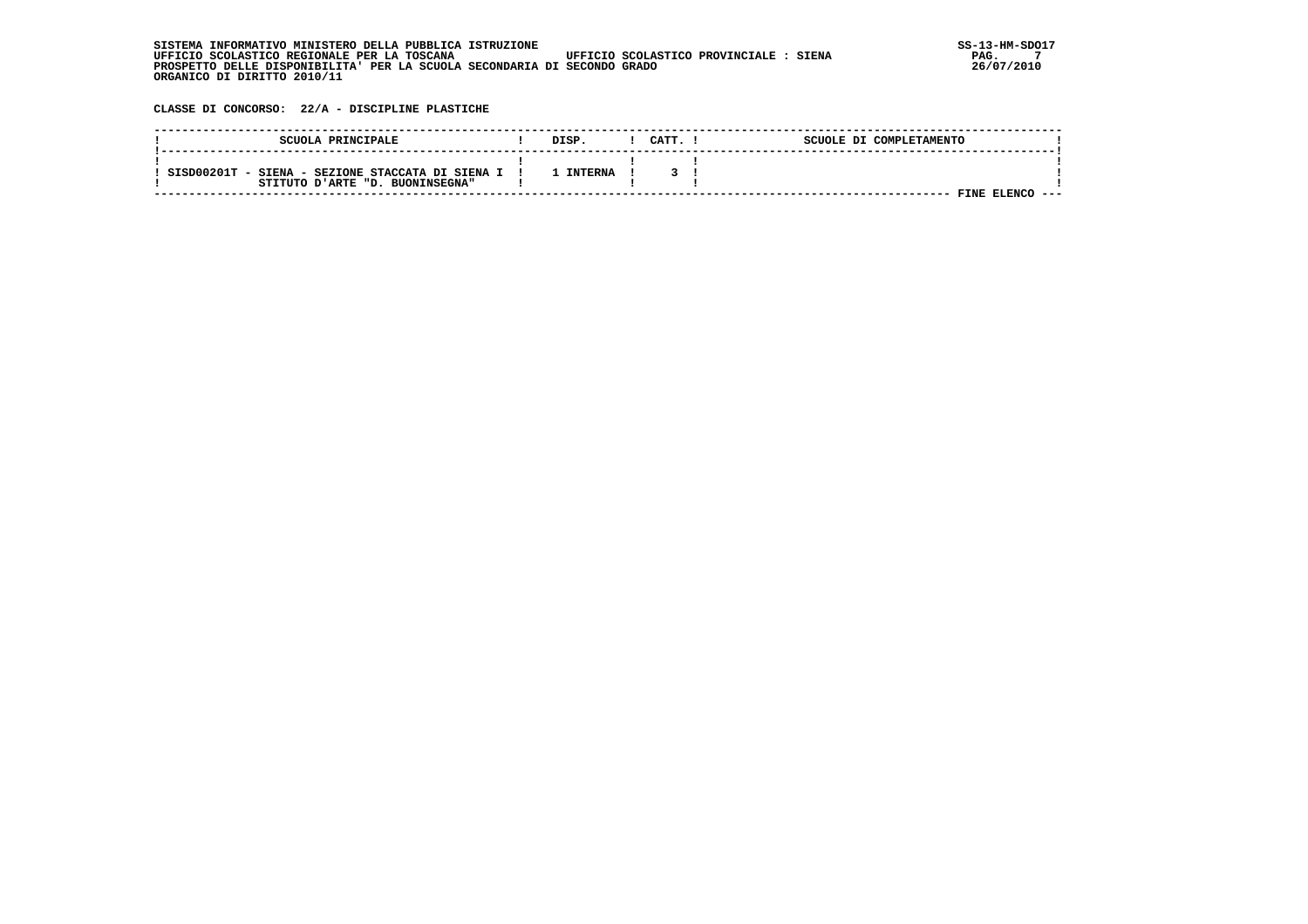| . INFORMATIVO MINISTERO DELLA PUBBLICA ISTRUZIONE<br>STSTEMA                          | SS-13-HM-SDC |
|---------------------------------------------------------------------------------------|--------------|
| UFFICIO SCOLASTICO REGIONALE PER LA TOSCANA<br>UFFICIO SCOLASTICO PROVINCIALE : SIENA | PAG.         |
| PROSPETTO DELLE DISPONIBILITA' PER LA SCUOLA SECONDARIA DI SECONDO GRADO              | 26/07/2010   |
| ORGANICO DI DIRITTO 2010/11                                                           |              |

 **CLASSE DI CONCORSO: 25/A - DISEGNO E STORIA DELL'ARTE**

| SCUOLA PRINCIPALE                                                                                                       | DISP.                       | $!$ $CATT$ . $!$ | SCUOLE DI COMPLETAMENTO                                                                   |  |
|-------------------------------------------------------------------------------------------------------------------------|-----------------------------|------------------|-------------------------------------------------------------------------------------------|--|
| SIPM003018 - COLLE DI VAL D'ELSA - SEZIONE STACC<br>ATA DI COLLE DI VAL D'ELSA ISTITUTO<br>MAGISTRALE S. GIOVANNI BOSCO | $1$ OR.EST.S $\overline{1}$ |                  | *SIPS010009 - COLLE DI VAL D'ELSA - LICEO SCIENTI !<br>FICO LS A. VOLTA                   |  |
| SIPS03000E - SIENA - LICEO SCIENTIFICO GALILEO G<br><b>ALILEI</b>                                                       | 2 INTERNE                   |                  |                                                                                           |  |
|                                                                                                                         | $1$ OR.EST.F !              |                  | *SIPM00201C - MONTALCINO - SEZIONE STACCATA DI SI !<br>ENA ISTITUTO MAGISTRALE MONTALCINO |  |
|                                                                                                                         |                             |                  | FINE ELENCO ---                                                                           |  |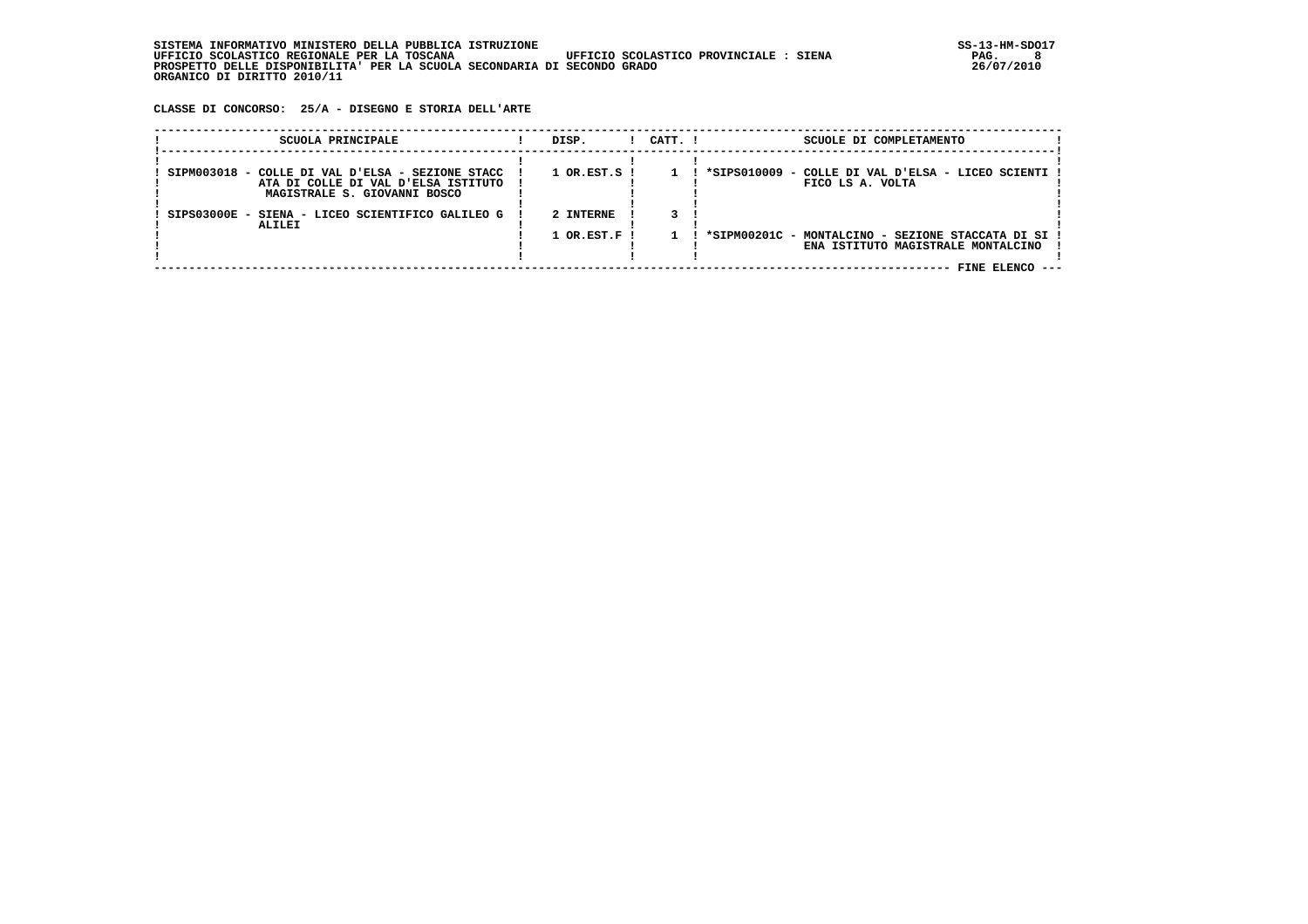**CLASSE DI CONCORSO: 29/A - EDUCAZIONE FISICA II GRADO**

| SCUOLA PRINCIPALE                                                                                                       | DISP.                       | $1$ $CATT$ . $1$ | SCUOLE DI COMPLETAMENTO                                                                                |  |
|-------------------------------------------------------------------------------------------------------------------------|-----------------------------|------------------|--------------------------------------------------------------------------------------------------------|--|
| SIRC007013 - MONTEPULCIANO - SEZIONE STACCATA DI<br>CHIUSI IST PROF PER I SERVIZI COMM<br>ERCIALI E TURISTICI "CASELLI" | 1 OR.EST.S !                | $\mathbf{1}$     | *SITD00702B - MONTEPULCIANO - SEZIONE STACCATA DI<br>CHIUSI ISTITUTO TECNICO COMMERCIAL<br>E F.REDI    |  |
| SIRI007010 - CHIUSI - SCUOLA COORDINATA DI CHIUS<br>I IST PROF INDUSTRIA E ARTIGIANATO<br>G. MARCONI                    | $1$ OR.EST.F !              |                  | *SIRH030008 - CHIANCIANO TERME - IST PROF PER I S<br>ERVIZI ALBERGHIERI E RISTORAZIONE P !<br>. ARTUSI |  |
| SITF05000T - ABBADIA SAN SALVATORE - ISTITUTO TE<br>CNICO INDUSTRIALE AVOGADRO                                          | $1$ OR.EST.F $\overline{1}$ |                  | *SITD00701A - CHIUSI - SEZIONE STACCATA DI CHIUSI<br>IST TEC COMMERCIALE E PER GEOMETRI<br>L. EINAUDI  |  |
|                                                                                                                         |                             |                  | FINE ELENCO                                                                                            |  |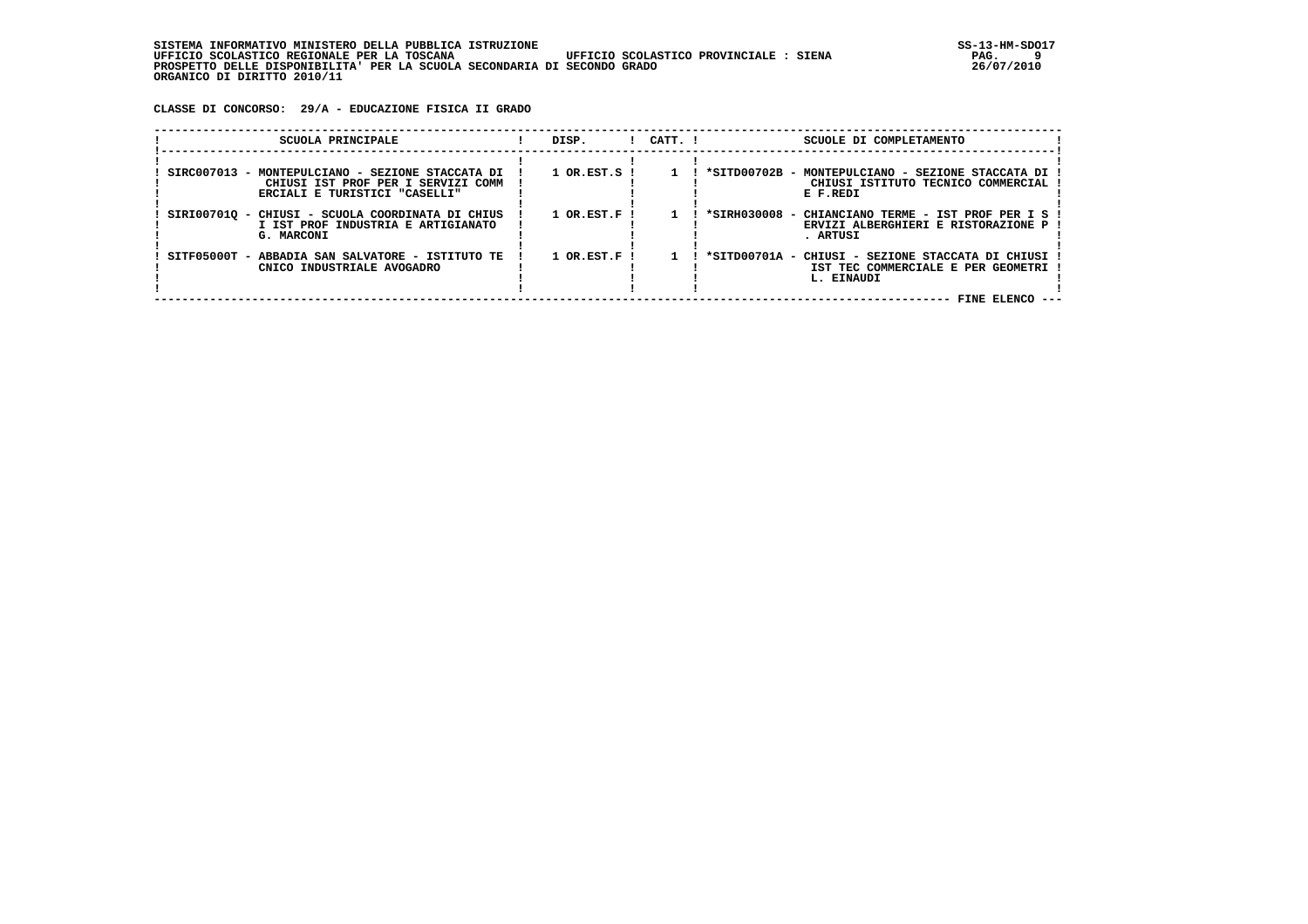| SISTEMA INFORMATIVO MINISTERO DELLA PUBBLICA ISTRUZIONE                               | SS-13-HM-SDC |
|---------------------------------------------------------------------------------------|--------------|
| UFFICIO SCOLASTICO REGIONALE PER LA TOSCANA<br>UFFICIO SCOLASTICO PROVINCIALE : SIENA | 10<br>PAG.   |
| PROSPETTO DELLE DISPONIBILITA' PER LA SCUOLA SECONDARIA DI SECONDO GRADO              | 26/07/2010   |
| ORGANICO DI DIRITTO 2010/11                                                           |              |

 **CLASSE DI CONCORSO: 34/A - ELETTRONICA**

| SCUOLA PRINCIPALE                                                                                 | DISP.                | CATT. ! | SCUOLE DI COMPLETAMENTO                                                                                           |  |
|---------------------------------------------------------------------------------------------------|----------------------|---------|-------------------------------------------------------------------------------------------------------------------|--|
| SIRI004018 - SIENA - SCUOLA COORDINATA DI SIENA<br>IST PROF INDUSTRIA E ARTIGIANATO G.<br>MARCONI | $1$ OR $RST$ $F$ $I$ |         | ! *SITF00801C - POGGIBONSI - SEZIONE STACCATA DI PO !<br>GGIBONSI ISTITUTO TECNICO INDUSTRIA<br>LE TITO SARROCCHI |  |
|                                                                                                   |                      |         |                                                                                                                   |  |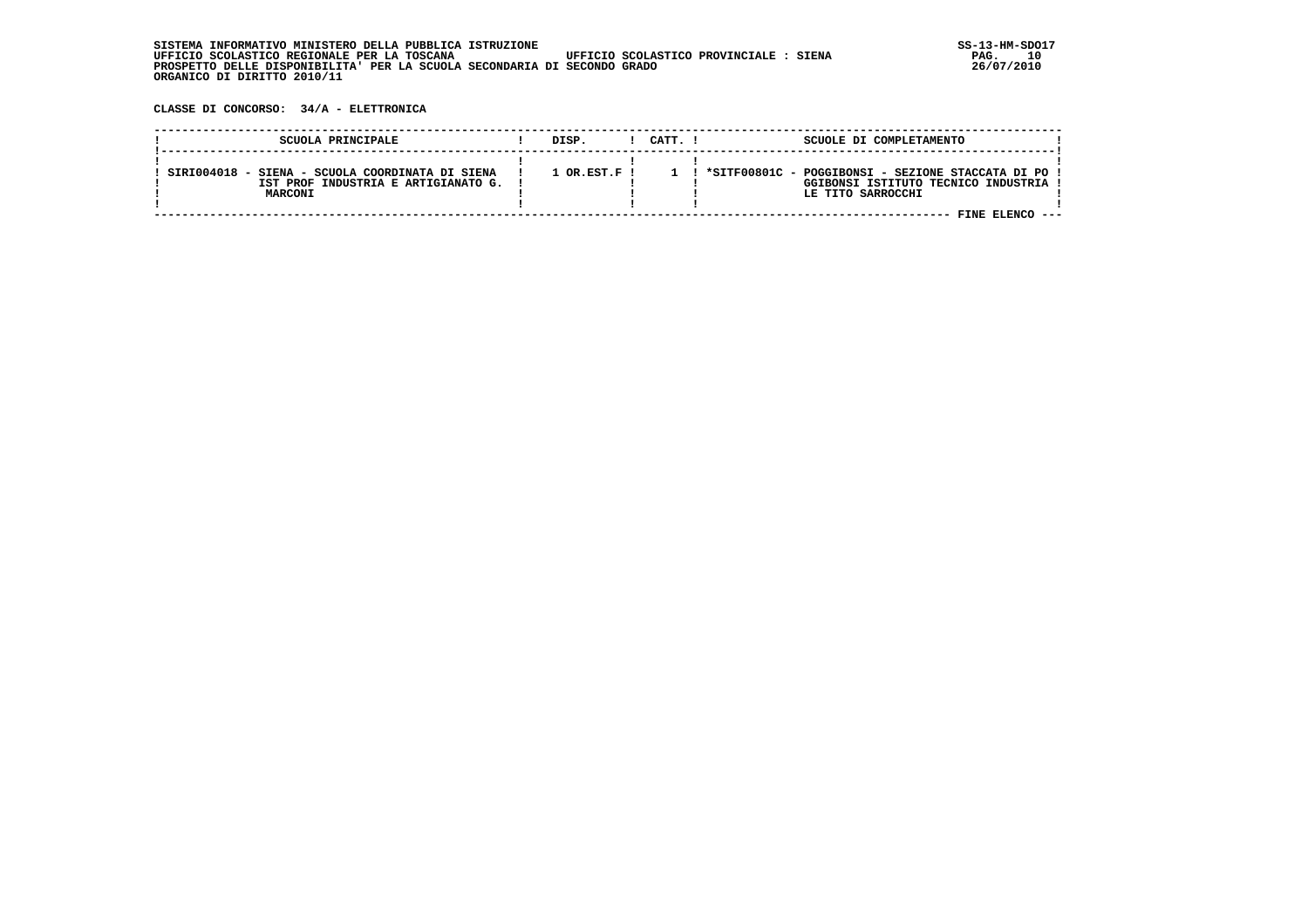| . INFORMATIVO MINISTERO DELLA PUBBLICA ISTRUZIONE<br>STSTEMA                          | SS-13-HM-SDC |
|---------------------------------------------------------------------------------------|--------------|
| UFFICIO SCOLASTICO PROVINCIALE : SIENA<br>UFFICIO SCOLASTICO REGIONALE PER LA TOSCANA | PAG.         |
| PROSPETTO DELLE DISPONIBILITA' PER LA SCUOLA SECONDARIA DI SECONDO GRADO              | 26/07/2010   |
| ORGANICO DI DIRITTO 2010/11                                                           |              |

 **CLASSE DI CONCORSO: 35/A - ELETTROTECNICA ED APPLICAZIONI**

| SCUOLA PRINCIPALE                                                                                    | DISP.                    | CATT. ! | SCUOLE DI COMPLETAMENTO                                                             |  |
|------------------------------------------------------------------------------------------------------|--------------------------|---------|-------------------------------------------------------------------------------------|--|
| SIRI00701Q - CHIUSI - SCUOLA COORDINATA DI CHIUS<br>I IST PROF INDUSTRIA E ARTIGIANATO<br>G. MARCONI | $1$ OR.EST.F $\mathsf I$ |         | ! *SITF05000T - ABBADIA SAN SALVATORE - ISTITUTO TE !<br>CNICO INDUSTRIALE AVOGADRO |  |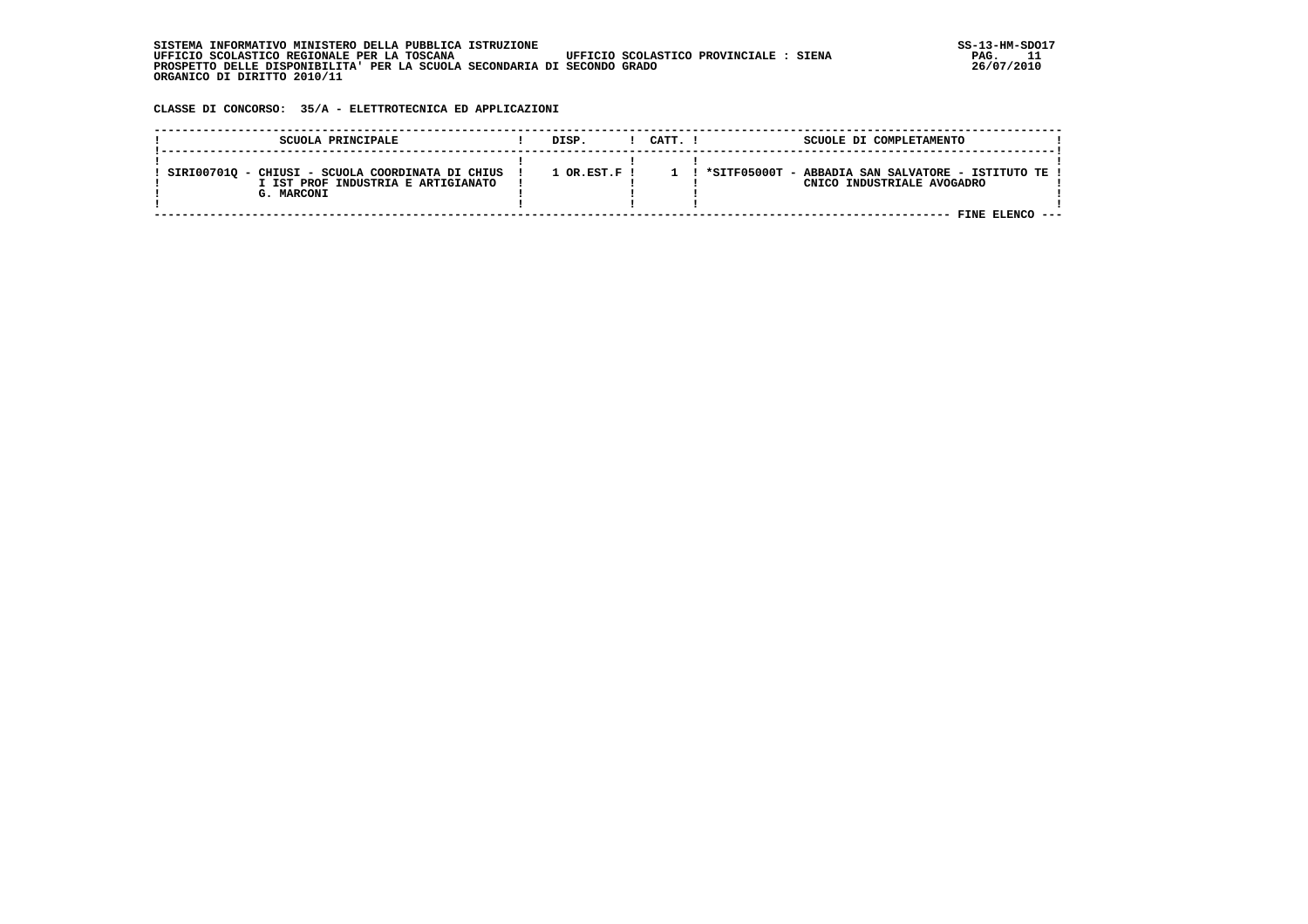| SISTEMA INFORMATIVO MINISTERO DELLA PUBBLICA ISTRUZIONE                               | $SS-13-HM-SDO17$ |
|---------------------------------------------------------------------------------------|------------------|
| UFFICIO SCOLASTICO PROVINCIALE : SIENA<br>UFFICIO SCOLASTICO REGIONALE PER LA TOSCANA | PAG.             |
| PROSPETTO DELLE DISPONIBILITA' PER LA SCUOLA SECONDARIA DI SECONDO GRADO              | 26/07/2010       |
| ORGANICO DI DIRITTO 2010/11                                                           |                  |

 **CLASSE DI CONCORSO: 36/A - FILOSOFIA,PSICOL. E SC. DELL'EDUCAZ.**

| SCUOLA PRINCIPALE                                                                      | DISP.                | CATT. ! | SCUOLE DI COMPLETAMENTO                                                                    |  |
|----------------------------------------------------------------------------------------|----------------------|---------|--------------------------------------------------------------------------------------------|--|
| SIPM00201C - MONTALCINO - SEZIONE STACCATA DI SI<br>ENA ISTITUTO MAGISTRALE MONTALCINO | $1$ OR $RST$ $F$ $I$ |         | 1 ! *SITF020002 - SIENA - ISTITUTO TECNICO INDUSTRIAL !<br>E TITO SARROCCHI<br>FINE ELENCO |  |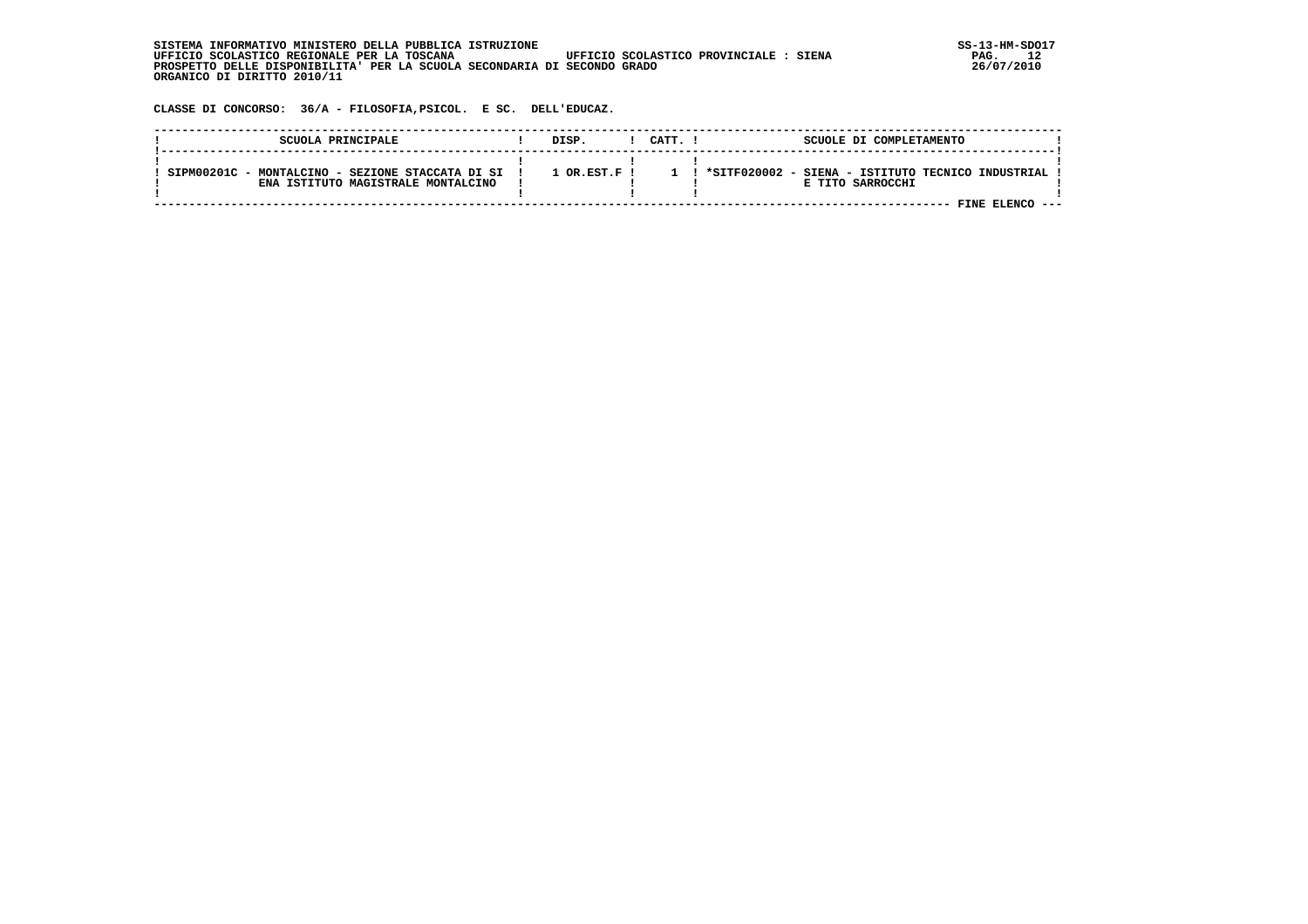| INFORMATIVO MINISTERO DELLA PUBBLICA ISTRUZIONE<br>STSTEMA                            | SS-13-HM-SDC |
|---------------------------------------------------------------------------------------|--------------|
| UFFICIO SCOLASTICO REGIONALE PER LA TOSCANA<br>UFFICIO SCOLASTICO PROVINCIALE : SIENA | าว<br>PAG.   |
| PROSPETTO DELLE DISPONIBILITA' PER LA SCUOLA SECONDARIA DI SECONDO GRADO              | 26/07/2010   |
| ORGANICO DI DIRITTO 2010/11                                                           |              |

 **CLASSE DI CONCORSO: 37/A - FILOSOFIA E STORIA**

| SCUOLA PRINCIPALE                                                    | DISP.     | CATT. | SCUOLE DI COMPLETAMENTO |
|----------------------------------------------------------------------|-----------|-------|-------------------------|
| SIPS010009 - COLLE DI VAL D'ELSA - LICEO SCIENTI<br>FICO LS A. VOLTA | L INTERNA | 6.    |                         |
|                                                                      |           |       | FINE ELENC              |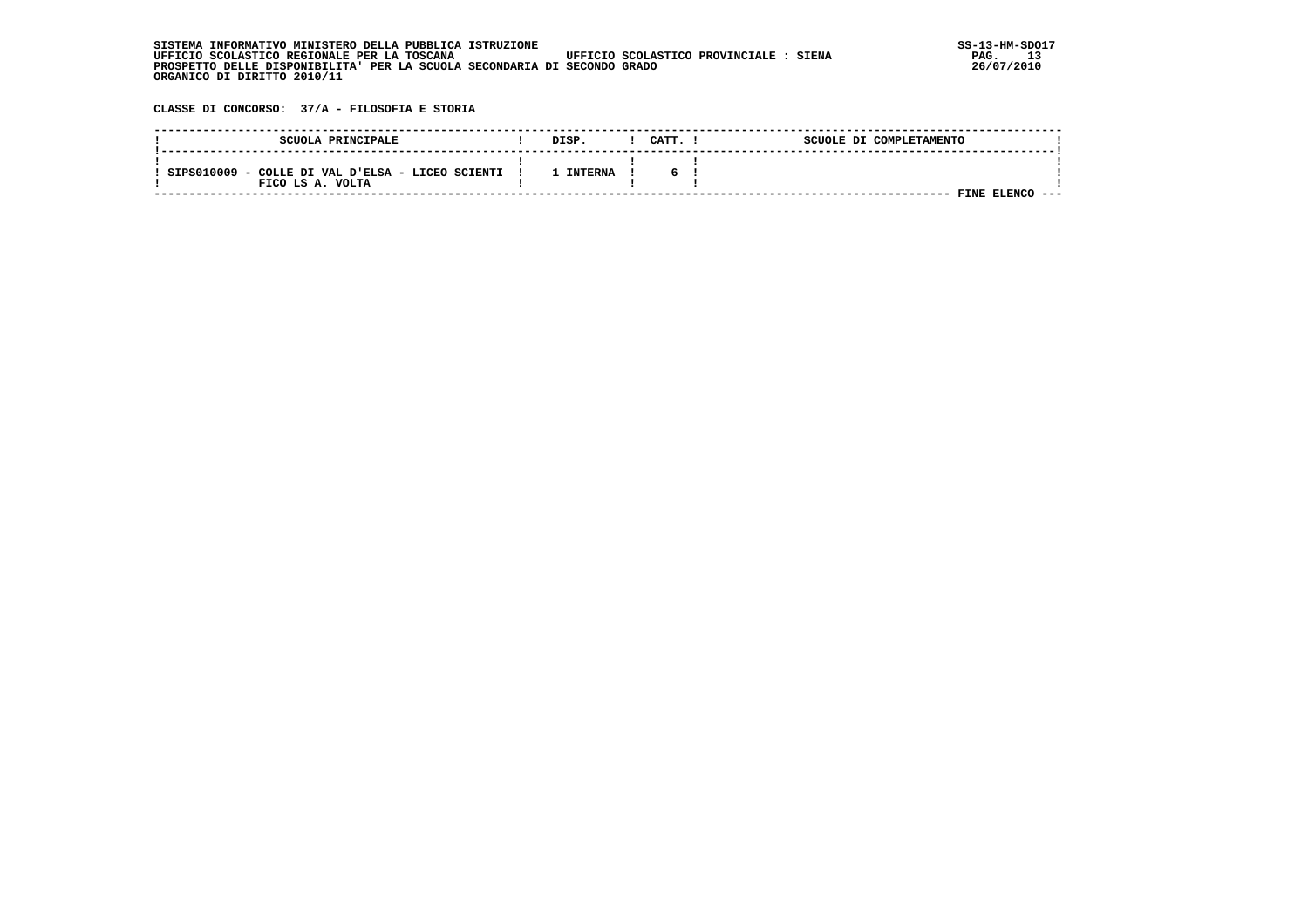| , INFORMATIVO MINISTERO DELLA PUBBLICA ISTRUZIONE<br>STSTEMA                          | SS-13-HM-SDC |
|---------------------------------------------------------------------------------------|--------------|
| UFFICIO SCOLASTICO REGIONALE PER LA TOSCANA<br>UFFICIO SCOLASTICO PROVINCIALE : SIENA | PAG.         |
| PROSPETTO DELLE DISPONIBILITA' PER LA SCUOLA SECONDARIA DI SECONDO GRADO              | 26/07/2010   |
| ORGANICO DI DIRITTO 2010/11                                                           |              |

 **CLASSE DI CONCORSO: 38/A - FISICA**

| SCUOLA PRINCIPALE                                                                                   | DISP.                  | CATT. ! | SCUOLE DI COMPLETAMENTO                                                                           |  |
|-----------------------------------------------------------------------------------------------------|------------------------|---------|---------------------------------------------------------------------------------------------------|--|
| SIRH030008 - CHIANCIANO TERME - IST PROF PER I S !<br>ERVIZI ALBERGHIERI E RISTORAZIONE P<br>ARTUSI | $1$ OR $RST$ , $F$ $I$ |         | ! *SITF05000T - ABBADIA SAN SALVATORE - ISTITUTO TE !<br>CNICO INDUSTRIALE AVOGADRO<br>FINE FLENC |  |
|                                                                                                     |                        |         |                                                                                                   |  |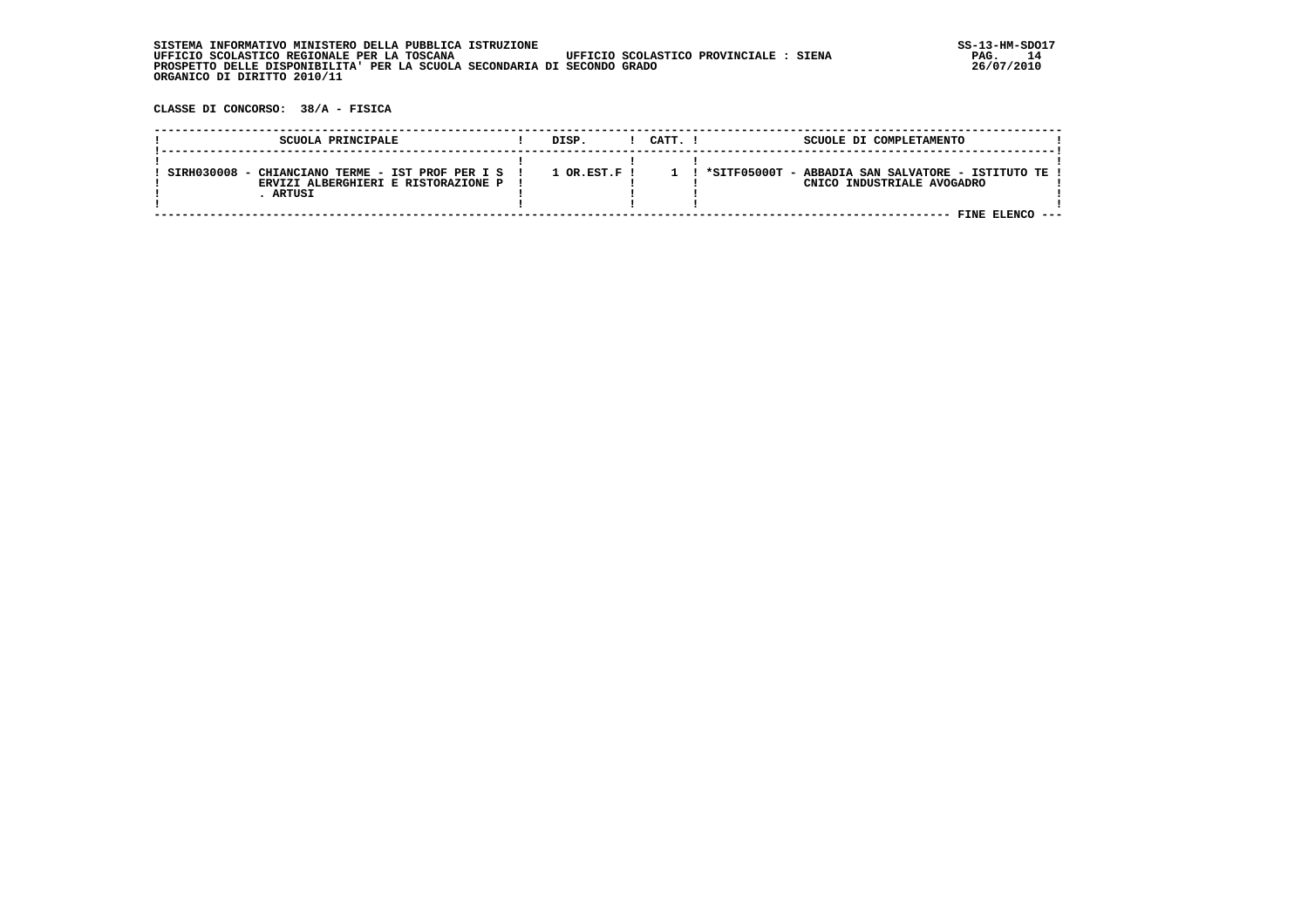**CLASSE DI CONCORSO: 39/A - GEOGRAFIA**

| SCUOLA PRINCIPALE                                                                                              | DISP.      | $!$ $CATT$ . $!$ | SCUOLE DI COMPLETAMENTO                                                                                                                                                            |
|----------------------------------------------------------------------------------------------------------------|------------|------------------|------------------------------------------------------------------------------------------------------------------------------------------------------------------------------------|
| SIRC00401G - SIENA - SEZIONE STACCATA DI SIENA I<br>ST PROF PER I SERVIZI COMMERCIALI E<br>TURISTICI "CASELLI" | 1 INTERNA  |                  |                                                                                                                                                                                    |
| SITD00702B - MONTEPULCIANO - SEZIONE STACCATA DI<br>CHIUSI ISTITUTO TECNICO COMMERCIAL                         | 1 INTERNA  |                  |                                                                                                                                                                                    |
| E F.REDI                                                                                                       | 1 OR.EST.S |                  | *SIRC007013 -<br>MONTEPULCIANO - SEZIONE STACCATA DI<br>CHIUSI IST PROF PER I SERVIZI COMM<br>ERCIALI E TURISTICI "CASELLI"                                                        |
| SITD008016 - POGGIBONSI - SEZIONE STACCATA DI PO<br>GGIBONSI IST TEC COMMERCIALE E PER                         | 1 INTERNA  |                  |                                                                                                                                                                                    |
| GEOMETRI S.S. A. GIUSEPPE RONCALLI                                                                             | 1 OR.EST.F |                  | *SIRC003010 -<br>SAN GIMIGNANO - SEZIONE STACCATA DI<br>COLLE DI VAL D'ELSA IST PROF PER I !<br>SERVIZI COMMERCIALI E TURISTICI SE<br>ZIONE ASSOCIATA I.P.S.C.T.<br>FINE ELENCO -- |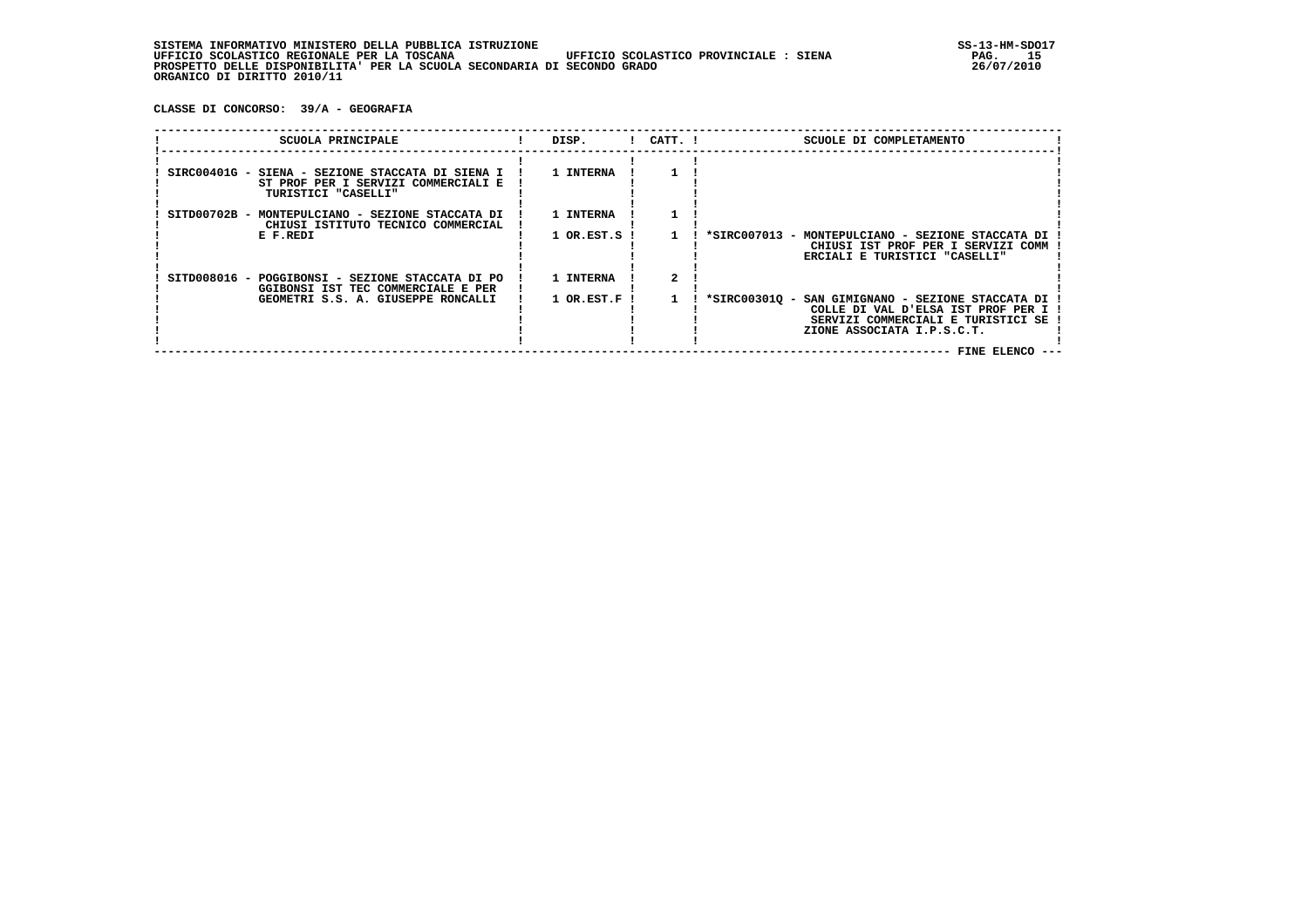**CLASSE DI CONCORSO: 42/A - INFORMATICA**

| SCUOLA PRINCIPALE                                                              | DISP.               | $!$ $CATT$ . $!$ | SCUOLE DI COMPLETAMENTO                                                                                  |  |
|--------------------------------------------------------------------------------|---------------------|------------------|----------------------------------------------------------------------------------------------------------|--|
| SITA01000P - SIENA - ISTITUTO TECNICO AGRARIO RI<br>CASOLI                     | $1$ OR.EST.S $1$    |                  | *SITF020002 - SIENA - ISTITUTO TECNICO INDUSTRIAL<br>E TITO SARROCCHI                                    |  |
| SITF020002 - SIENA - ISTITUTO TECNICO INDUSTRIAL<br>E TITO SARROCCHI           | 1 INTERNA           |                  |                                                                                                          |  |
| SITF05000T - ABBADIA SAN SALVATORE - ISTITUTO TE<br>CNICO INDUSTRIALE AVOGADRO | $1$ OR.EST.F $\,$ I |                  | *SITD00701A -<br>CHIUSI - SEZIONE STACCATA DI CHIUSI<br>IST TEC COMMERCIALE E PER GEOMETRI<br>L. EINAUDI |  |
|                                                                                |                     |                  | SIRC007013 - MONTEPULCIANO - SEZIONE STACCATA DI                                                         |  |
|                                                                                |                     |                  | CHIUSI IST PROF PER I SERVIZI COMM<br>ERCIALI E TURISTICI "CASELLI"                                      |  |
|                                                                                |                     |                  | FINE ELENCO --                                                                                           |  |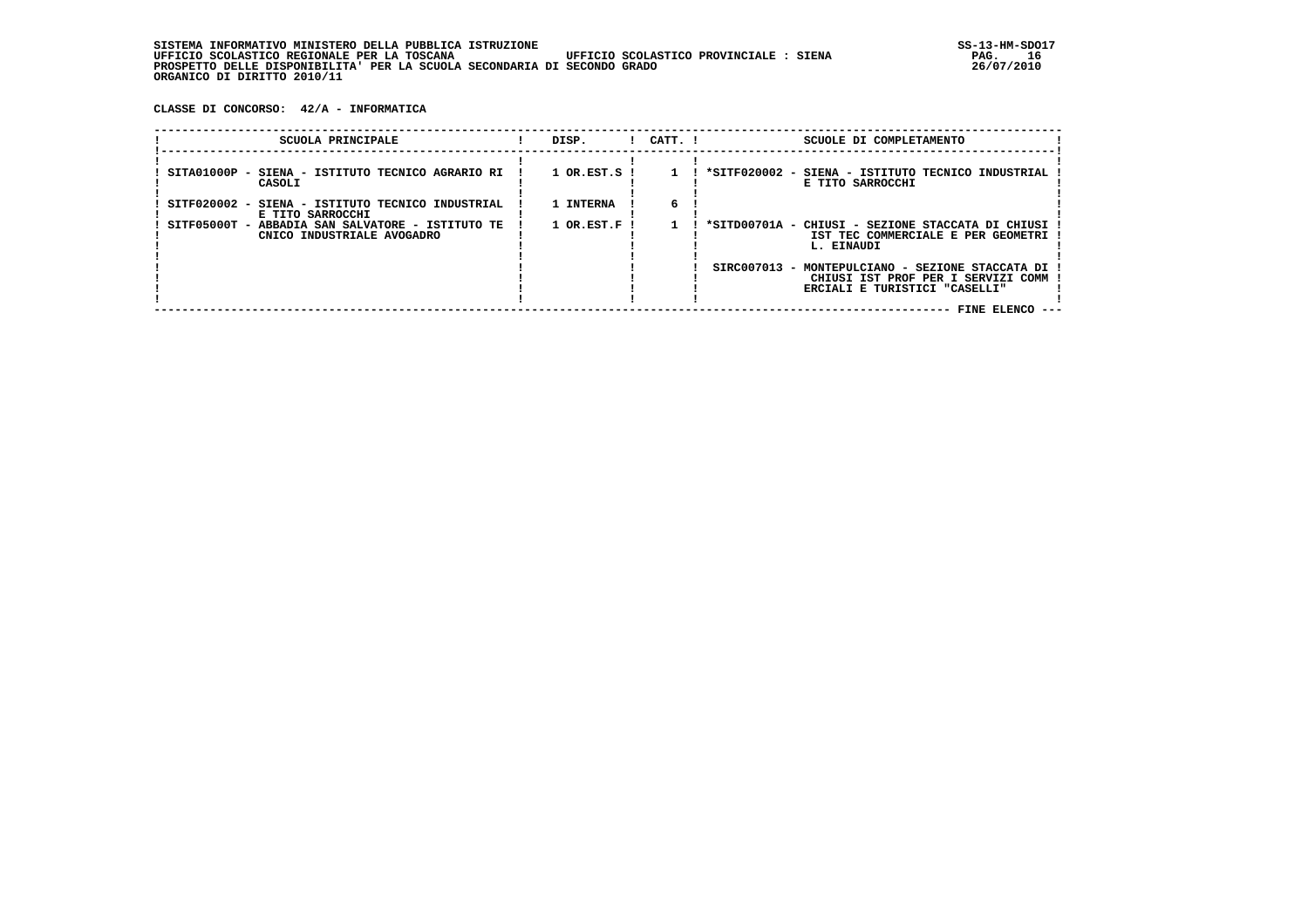| , INFORMATIVO MINISTERO DELLA PUBBLICA ISTRUZIONE<br>STSTEMA                          | SS-13-HM-SDC |
|---------------------------------------------------------------------------------------|--------------|
| UFFICIO SCOLASTICO REGIONALE PER LA TOSCANA<br>UFFICIO SCOLASTICO PROVINCIALE : SIENA | 17<br>PAG.   |
| PROSPETTO DELLE DISPONIBILITA' PER LA SCUOLA SECONDARIA DI SECONDO GRADO              | 26/07/2010   |
| ORGANICO DI DIRITTO 2010/11                                                           |              |

 **CLASSE DI CONCORSO: 47/A - MATEMATICA**

| SCUOLA PRINCIPALE                                                                                   | DISP.        | $!$ $CATT$ . $!$ | SCUOLE DI COMPLETAMENTO                                                                                                     |  |
|-----------------------------------------------------------------------------------------------------|--------------|------------------|-----------------------------------------------------------------------------------------------------------------------------|--|
| SIRH030008 - CHIANCIANO TERME - IST PROF PER I S<br>ERVIZI ALBERGHIERI E RISTORAZIONE P<br>. ARTUSI | 1 OR.EST.F ! |                  | *SIRI00701Q - CHIUSI - SCUOLA COORDINATA DI CHIUS<br>I IST PROF INDUSTRIA E ARTIGIANATO<br>G. MARCONI                       |  |
|                                                                                                     |              |                  | SITD00701A - CHIUSI - SEZIONE STACCATA DI CHIUSI<br>IST TEC COMMERCIALE E PER GEOMETRI<br>L. EINAUDI                        |  |
| SITF05000T - ABBADIA SAN SALVATORE - ISTITUTO TE<br>CNICO INDUSTRIALE AVOGADRO                      | 1 INTERNA    |                  |                                                                                                                             |  |
|                                                                                                     | 1 OR.EST.F ! |                  | *SIRI00701Q - CHIUSI - SCUOLA COORDINATA DI CHIUS<br>I IST PROF INDUSTRIA E ARTIGIANATO<br>G. MARCONI<br><b>FINE ELENCO</b> |  |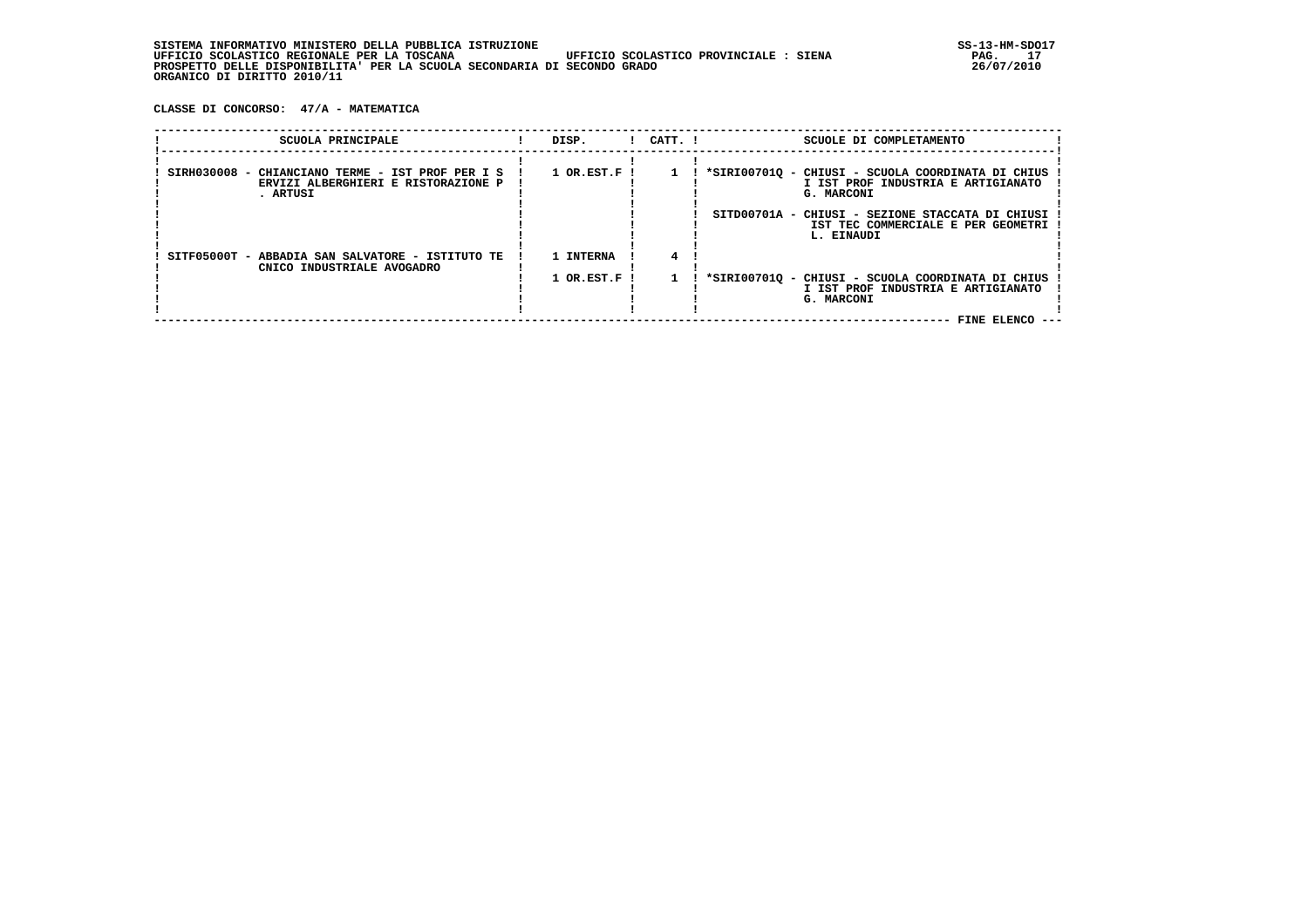**CLASSE DI CONCORSO: 48/A - MATEMATICA APPLICATA**

| SCUOLA PRINCIPALE                                | DISP.                | CATT. I | SCUOLE DI COMPLETAMENTO                             |
|--------------------------------------------------|----------------------|---------|-----------------------------------------------------|
| SITD00701A - CHIUSI - SEZIONE STACCATA DI CHIUSI | $1$ OR $RST$ $F$ $I$ |         | *SITD00702B - MONTEPULCIANO - SEZIONE STACCATA DI ! |
| IST TEC COMMERCIALE E PER GEOMETRI               |                      |         | CHIUSI ISTITUTO TECNICO COMMERCIAL                  |
| L. EINAUDI                                       |                      |         | E F.REDI                                            |
|                                                  |                      |         |                                                     |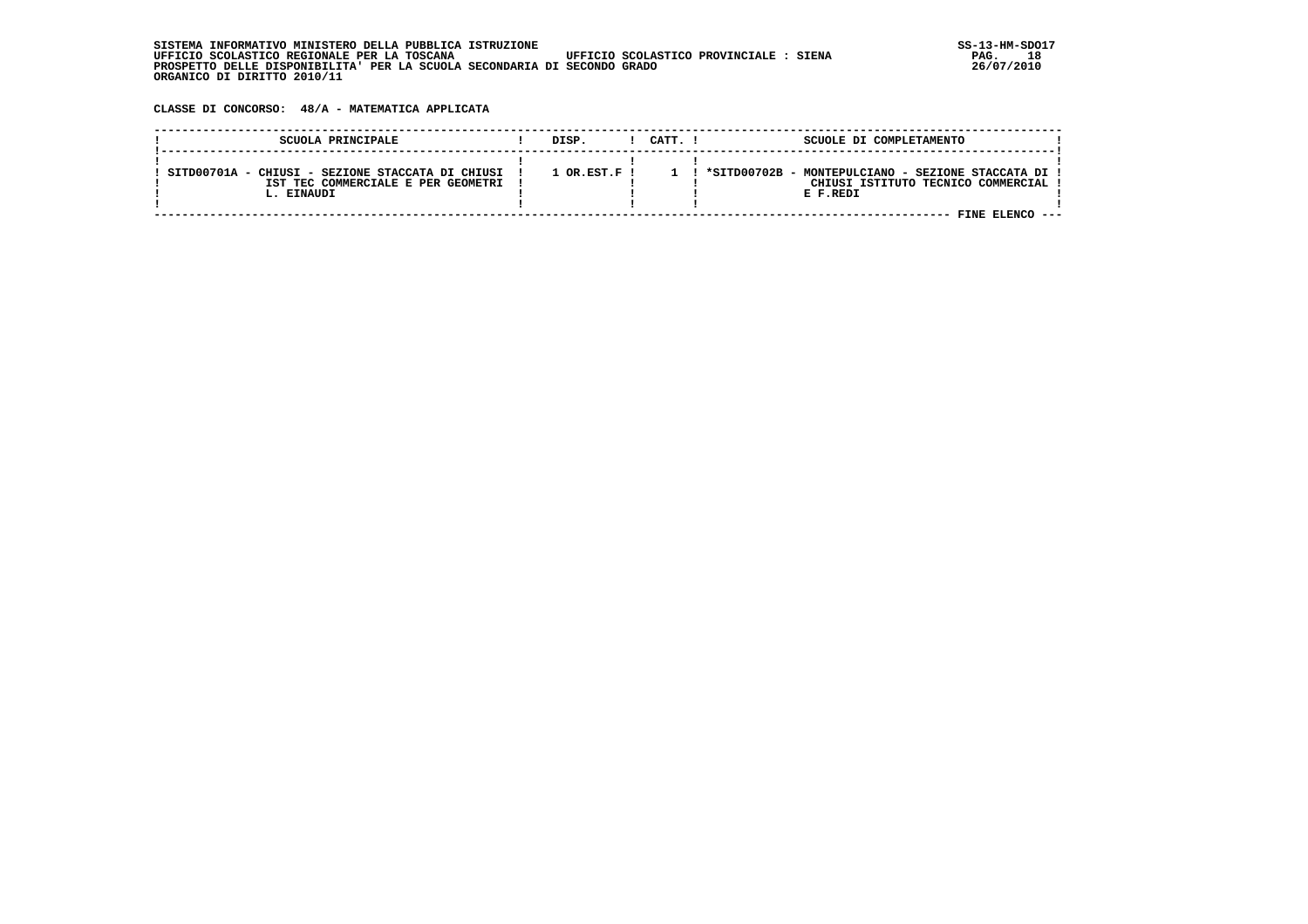**CLASSE DI CONCORSO: 49/A - MATEMATICA E FISICA**

| SCUOLA PRINCIPALE                                                   | DISP.     | $1$ $CATT$ . $1$ | SCUOLE DI COMPLETAMENTO |
|---------------------------------------------------------------------|-----------|------------------|-------------------------|
| SIPM00101L - MONTEPULCIANO - SEZIONE STACCATA DI                    | 1 INTERNA |                  |                         |
| MONTEPULCIANO ISTITUTO MAGISTRALE<br>SAN BELLARMINO                 |           |                  |                         |
| SIPM003018 - COLLE DI VAL D'ELSA - SEZIONE STACC                    | 1 INTERNA |                  |                         |
| ATA DI COLLE DI VAL D'ELSA ISTITUTO<br>MAGISTRALE S. GIOVANNI BOSCO |           |                  |                         |
|                                                                     |           |                  |                         |
|                                                                     |           |                  | FINE ELENCO<br>----     |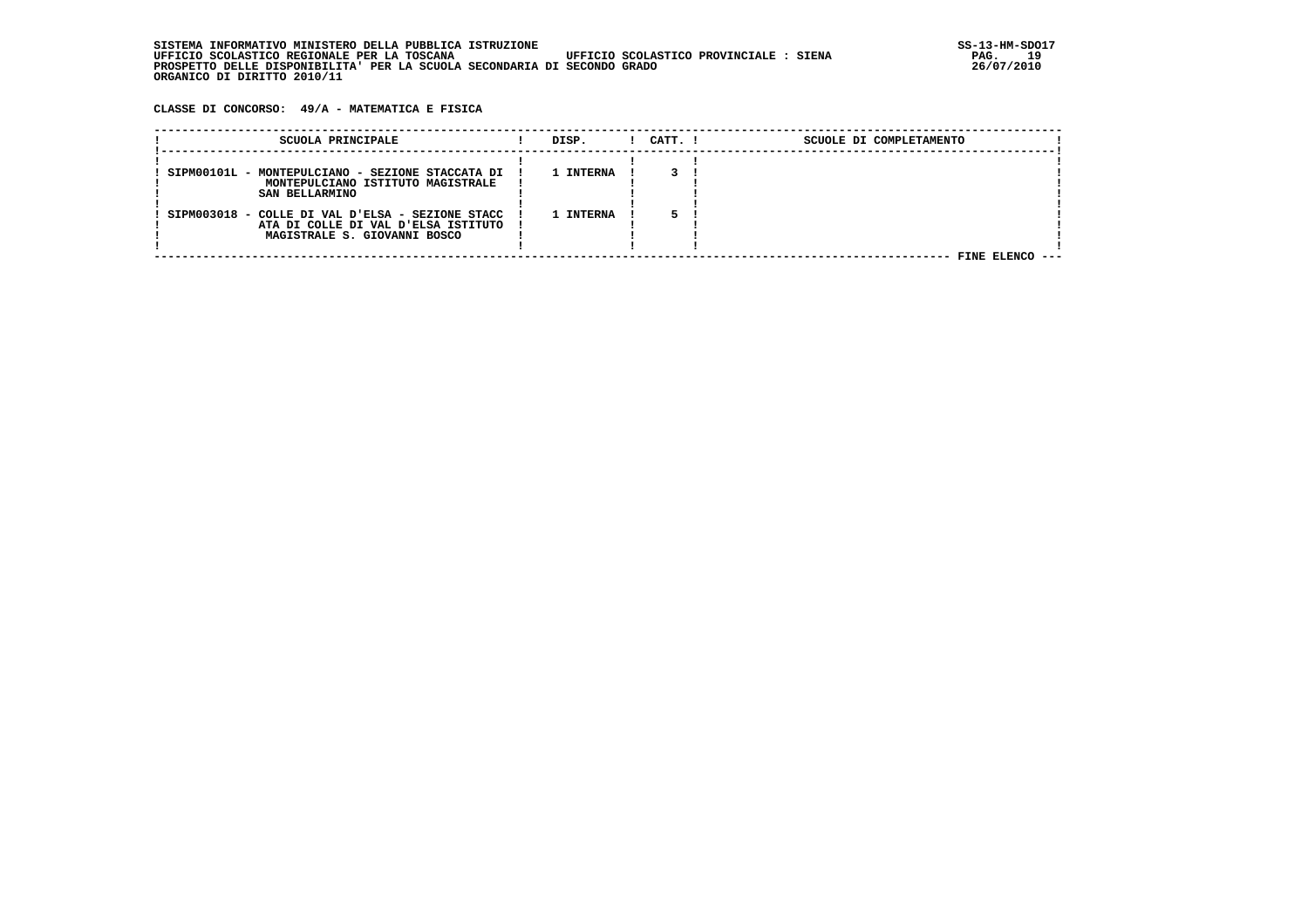| . INFORMATIVO MINISTERO DELLA PUBBLICA ISTRUZIONE<br>STSTEMA                          | SS-13-HM-SDC |
|---------------------------------------------------------------------------------------|--------------|
| UFFICIO SCOLASTICO PROVINCIALE : SIENA<br>UFFICIO SCOLASTICO REGIONALE PER LA TOSCANA | 20<br>PAG.   |
| PROSPETTO DELLE DISPONIBILITA' PER LA SCUOLA SECONDARIA DI SECONDO GRADO              | 26/07/2010   |
| ORGANICO DI DIRITTO 2010/11                                                           |              |

 **CLASSE DI CONCORSO: 57/A - SCIENZA DEGLI ALIMENTI**

| SCUOLA PRINCIPALE                                                                       | DISP.     | CATT. I | SCUOLE DI COMPLETAMENTO |  |
|-----------------------------------------------------------------------------------------|-----------|---------|-------------------------|--|
| SIRH030008 - CHIANCIANO TERME - IST PROF PER I S<br>ERVIZI ALBERGHIERI E RISTORAZIONE P | 2 INTERNE |         |                         |  |
| ARTUSI                                                                                  |           |         |                         |  |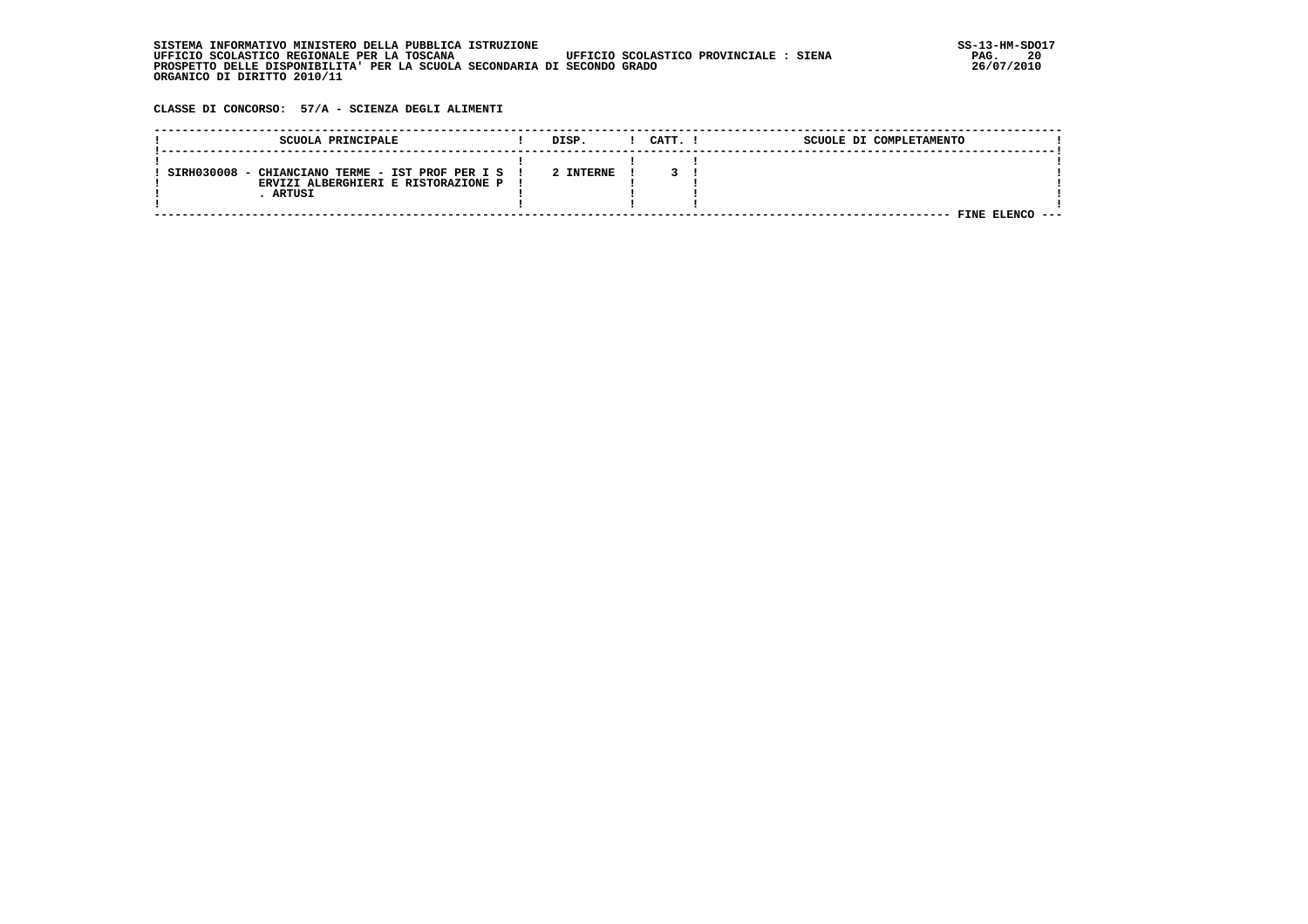SISTEMA INFORMATIVO MINISTERO DELLA PUBBLICA ISTRUZIONE<br>UFFICIO SCOLASTICO REGIONALE PER LA TOSCANA UFFICIO SCOLASTICO PROVINCIALE : SIENA STEMA PAG. 21  **UFFICIO SCOLASTICO REGIONALE PER LA TOSCANA UFFICIO SCOLASTICO PROVINCIALE : SIENA PAG. 21 PROSPETTO DELLE DISPONIBILITA' PER LA SCUOLA SECONDARIA DI SECONDO GRADO 26/07/2010 ORGANICO DI DIRITTO 2010/11**

 **CLASSE DI CONCORSO: 60/A - SC. NA. ,CH. ,GEOG. ,MIC.**

| SCUOLA PRINCIPALE                                                                                                            | DISP.            | $!$ $CATT$ . $!$ | SCUOLE DI COMPLETAMENTO                                                                                                                                     |
|------------------------------------------------------------------------------------------------------------------------------|------------------|------------------|-------------------------------------------------------------------------------------------------------------------------------------------------------------|
| SIPM003018 - COLLE DI VAL D'ELSA - SEZIONE STACC<br>ATA DI COLLE DI VAL D'ELSA ISTITUTO<br>MAGISTRALE S. GIOVANNI BOSCO      | $1$ OR.EST.F!    |                  | *SIRC003010 - SAN GIMIGNANO - SEZIONE STACCATA DI<br>COLLE DI VAL D'ELSA IST PROF PER I<br>SERVIZI COMMERCIALI E TURISTICI SE<br>ZIONE ASSOCIATA I.P.S.C.T. |
| SIPS010009 - COLLE DI VAL D'ELSA - LICEO SCIENTI<br>FICO LS A. VOLTA                                                         | 1 INTERNA        |                  |                                                                                                                                                             |
| SITD008016 - POGGIBONSI - SEZIONE STACCATA DI PO<br>GGIBONSI IST TEC COMMERCIALE E PER<br>GEOMETRI S.S. A. GIUSEPPE RONCALLI | 1 INTERNA        |                  |                                                                                                                                                             |
| SITF020002 - SIENA - ISTITUTO TECNICO INDUSTRIAL<br>E TITO SARROCCHI                                                         | $1$ OR.EST.F $1$ |                  | *SITD008016 - POGGIBONSI - SEZIONE STACCATA DI PO<br>GGIBONSI IST TEC COMMERCIALE E PER<br>GEOMETRI S.S. A. GIUSEPPE RONCALLI                               |
| SITF05000T - ABBADIA SAN SALVATORE - ISTITUTO TE<br>CNICO INDUSTRIALE AVOGADRO                                               | 1 INTERNA        |                  | FINE ELENCO --                                                                                                                                              |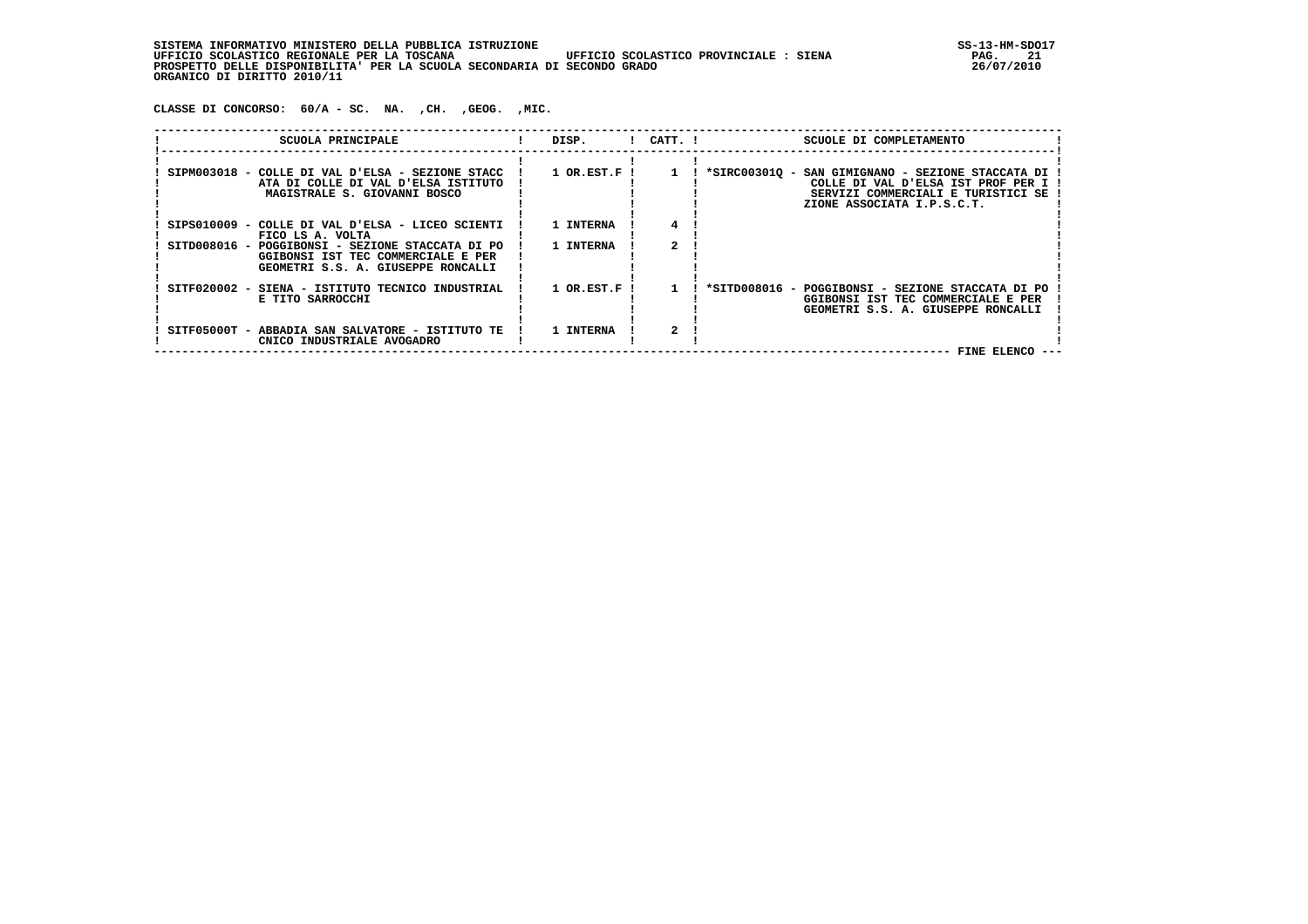| , INFORMATIVO MINISTERO DELLA PUBBLICA ISTRUZIONE<br>STSTEMA                          | SS-13-HM-SDC |
|---------------------------------------------------------------------------------------|--------------|
| UFFICIO SCOLASTICO REGIONALE PER LA TOSCANA<br>UFFICIO SCOLASTICO PROVINCIALE : SIENA | 22<br>PAG.   |
| PROSPETTO DELLE DISPONIBILITA' PER LA SCUOLA SECONDARIA DI SECONDO GRADO              | 26/07/2010   |
| ORGANICO DI DIRITTO 2010/11                                                           |              |

 **CLASSE DI CONCORSO: 61/A - STORIA DELL'ARTE**

| SCUOLA PRINCIPALE                                                                                                  | DISP.            | CATT. I | SCUOLE DI COMPLETAMENTO                                                                                                      |  |
|--------------------------------------------------------------------------------------------------------------------|------------------|---------|------------------------------------------------------------------------------------------------------------------------------|--|
| SIRC00401G - SIENA - SEZIONE STACCATA DI SIENA I !<br>ST PROF PER I SERVIZI COMMERCIALI E !<br>TURISTICI "CASELLI" | $1$ OR $RST.S$ ! |         | ! *SITE00401A - SIENA - SEZIONE STACCATA DI SIENA I !<br>STITUTO TECNICO PER ATTIVITA' SOCIA !<br>LI (GIA' ITF) MONNA AGNESE |  |
|                                                                                                                    |                  |         | FINE FLENCO                                                                                                                  |  |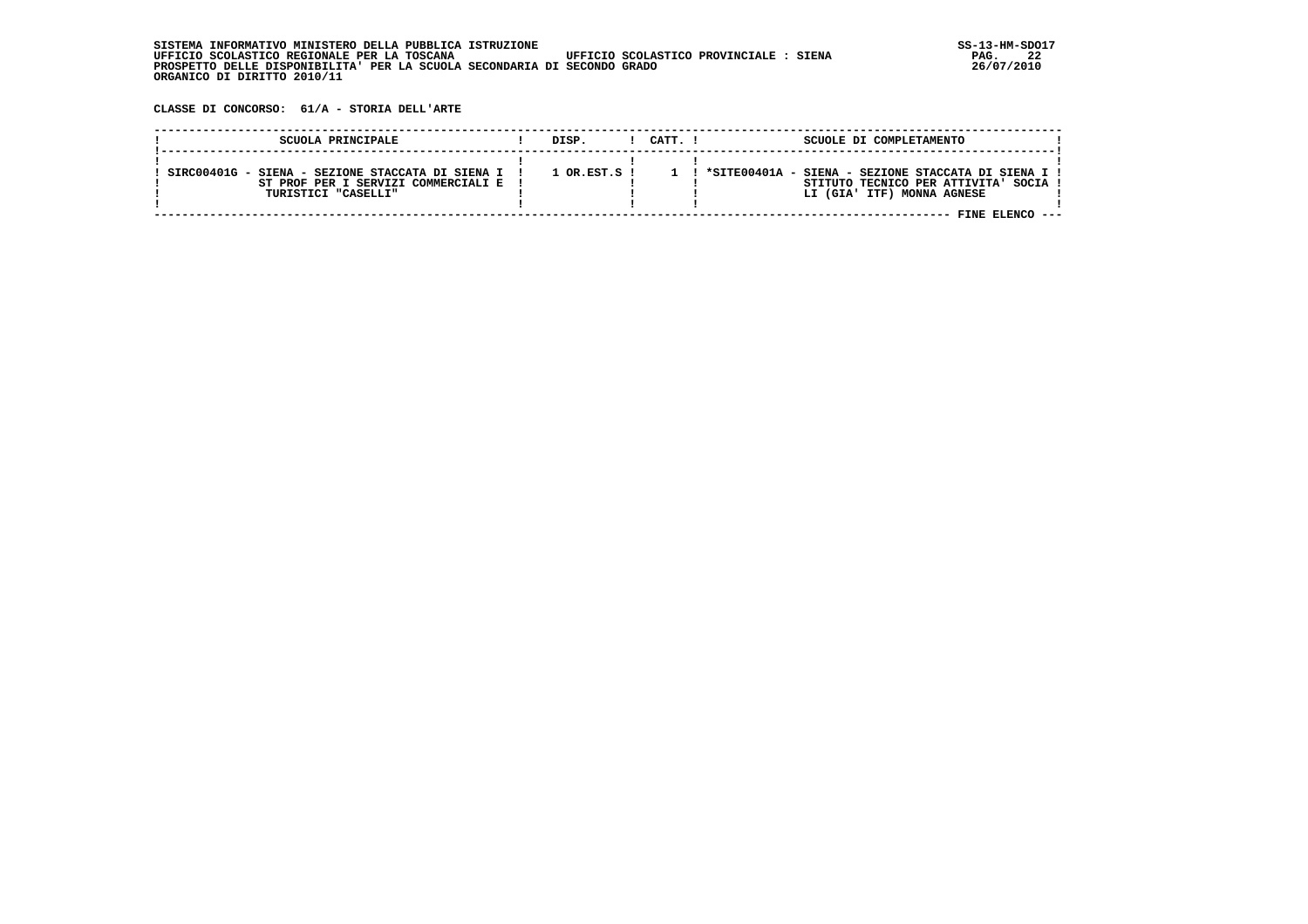**SISTEMA INFORMATIVO MINISTERO DELLA PUBBLICA ISTRUZIONE SS-13-HM-SDO17 UFFICIO SCOLASTICO REGIONALE PER LA TOSCANA UFFICIO SCOLASTICO PROVINCIALE : SIENA PAG. 23 PROSPETTO DELLE DISPONIBILITA' PER LA SCUOLA SECONDARIA DI SECONDO GRADO 26/07/2010 ORGANICO DI DIRITTO 2010/11**

 **CLASSE DI CONCORSO: 72/A - TOPOG. GEN. , COSTR. RUR. E DISEGN**

| SCUOLA PRINCIPALE                                                                                                            | DISP.          | $!$ $CATT$ . $!$ | SCUOLE DI COMPLETAMENTO                                                                                                       |
|------------------------------------------------------------------------------------------------------------------------------|----------------|------------------|-------------------------------------------------------------------------------------------------------------------------------|
| SITA01000P - SIENA - ISTITUTO TECNICO AGRARIO RI<br>CASOLI                                                                   | $1$ OR.EST.F ! |                  | *SITD008016 - POGGIBONSI - SEZIONE STACCATA DI PO<br>GGIBONSI IST TEC COMMERCIALE E PER<br>GEOMETRI S.S. A. GIUSEPPE RONCALLI |
| SITD008016 - POGGIBONSI - SEZIONE STACCATA DI PO<br>GGIBONSI IST TEC COMMERCIALE E PER<br>GEOMETRI S.S. A. GIUSEPPE RONCALLI | 1 INTERNA      |                  |                                                                                                                               |
| SITF05000T - ABBADIA SAN SALVATORE - ISTITUTO TE<br>CNICO INDUSTRIALE AVOGADRO                                               | 1 INTERNA      |                  | FINE ELENCO ---                                                                                                               |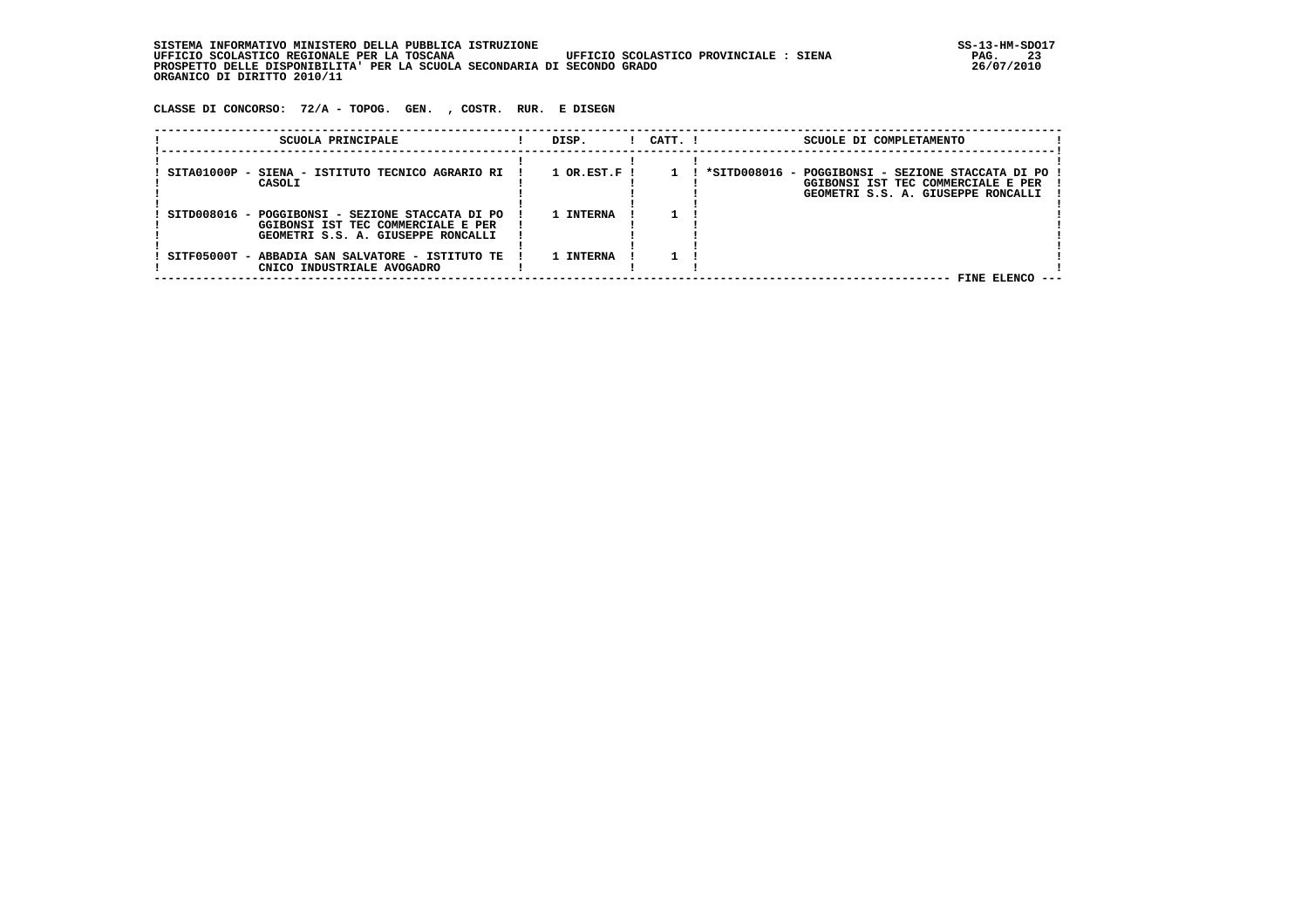SISTEMA INFORMATIVO MINISTERO DELLA PUBBLICA ISTRUZIONE<br>1946. UFFICIO SCOLASTICO REGIONALE PER LA TOSCANA UFFICIO SCOLASTICO PROVINCIALE : SIENA  **UFFICIO SCOLASTICO REGIONALE PER LA TOSCANA UFFICIO SCOLASTICO PROVINCIALE : SIENA PAG. 24 PROSPETTO DELLE DISPONIBILITA' PER LA SCUOLA SECONDARIA DI SECONDO GRADO 26/07/2010 ORGANICO DI DIRITTO 2010/11**

 **CLASSE DI CONCORSO: 76/A - TRAT. TESTI,CAL. ,CONT. ELET. E AP**

| SCUOLA PRINCIPALE                                                                                                  | DISP.          | CATT. I | SCUOLE DI COMPLETAMENTO                                                                                                                                                            |  |
|--------------------------------------------------------------------------------------------------------------------|----------------|---------|------------------------------------------------------------------------------------------------------------------------------------------------------------------------------------|--|
| SIRC00401G - SIENA - SEZIONE STACCATA DI SIENA I !<br>ST PROF PER I SERVIZI COMMERCIALI E !<br>TURISTICI "CASELLI" | $1$ OR.EST.F ! |         | ! *SIRC003010 - SAN GIMIGNANO - SEZIONE STACCATA DI !<br>COLLE DI VAL D'ELSA IST PROF PER I !<br>SERVIZI COMMERCIALI E TURISTICI SE !<br>ZIONE ASSOCIATA I.P.S.C.T.<br>FINE ELENCO |  |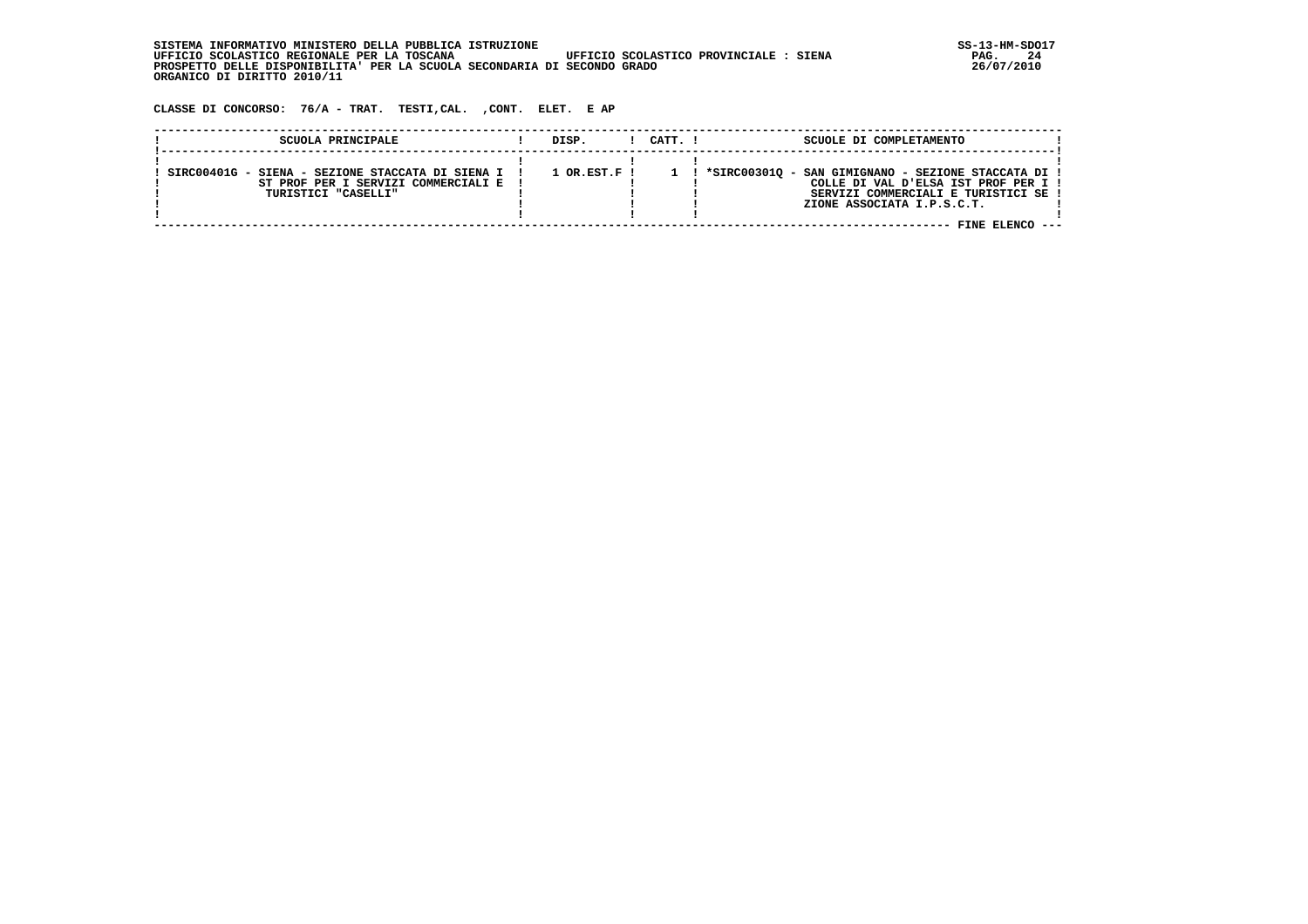| SISTEMA INFORMATIVO MINISTERO DELLA PUBBLICA ISTRUZIONE                               | SS-13-HM-SDC |
|---------------------------------------------------------------------------------------|--------------|
| UFFICIO SCOLASTICO REGIONALE PER LA TOSCANA<br>UFFICIO SCOLASTICO PROVINCIALE : SIENA | 25<br>PAG.   |
| PROSPETTO DELLE DISPONIBILITA' PER LA SCUOLA SECONDARIA DI SECONDO GRADO              | 26/07/2010   |
| ORGANICO DI DIRITTO 2010/11                                                           |              |

 **CLASSE DI CONCORSO: 46/A - LINGUA E CIV. STRANIERA (FRANCESE)**

| SCUOLA PRINCIPALE                                                                                                | DISP.                       | CATT. I | SCUOLE DI COMPLETAMENTO                                                                                                                                                                                    |
|------------------------------------------------------------------------------------------------------------------|-----------------------------|---------|------------------------------------------------------------------------------------------------------------------------------------------------------------------------------------------------------------|
| SIRC00401G - SIENA - SEZIONE STACCATA DI SIENA I !<br>ST PROF PER I SERVIZI COMMERCIALI E<br>TURISTICI "CASELLI" | $1$ OR.EST.F $\overline{1}$ |         | ! *SITD03000A - SIENA - IST TEC COMMERCIALE E PER G !<br>EOMETRI S. BANDINI<br>SIPM003018 - COLLE DI VAL D'ELSA - SEZIONE STACC !<br>ATA DI COLLE DI VAL D'ELSA ISTITUTO !<br>MAGISTRALE S. GIOVANNI BOSCO |
|                                                                                                                  |                             |         | FINE ELENCO<br>----                                                                                                                                                                                        |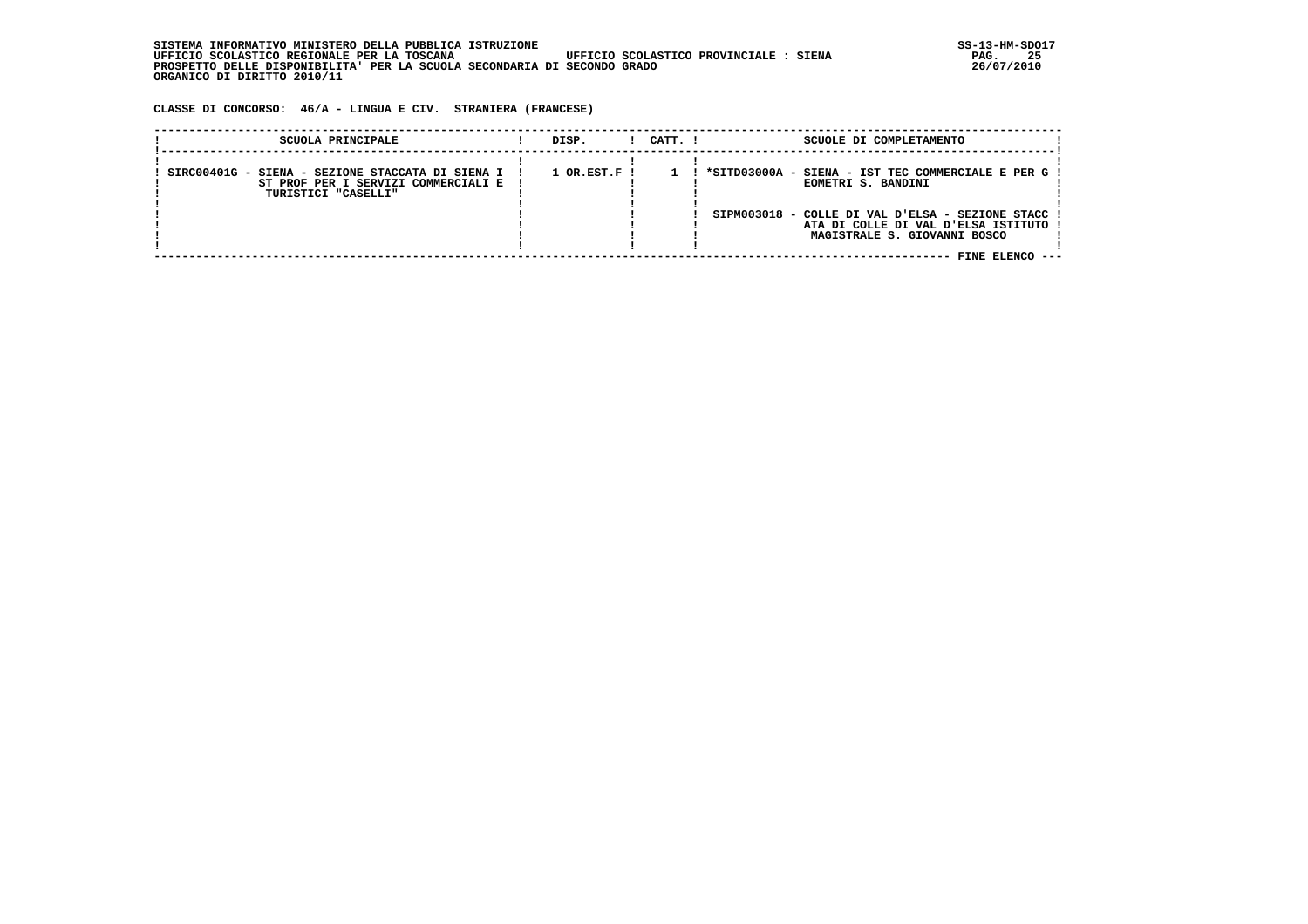| . INFORMATIVO MINISTERO DELLA PUBBLICA ISTRUZIONE<br>STSTEMA                          | SS-13-HM-SDC |
|---------------------------------------------------------------------------------------|--------------|
| UFFICIO SCOLASTICO REGIONALE PER LA TOSCANA<br>UFFICIO SCOLASTICO PROVINCIALE : SIENA | 26<br>PAG.   |
| PROSPETTO DELLE DISPONIBILITA' PER LA SCUOLA SECONDARIA DI SECONDO GRADO              | 26/07/2010   |
| ORGANICO DI DIRITTO 2010/11                                                           |              |

 **CLASSE DI CONCORSO: 46/A - LINGUA E CIV. STRANIERA (INGLESE)**

| SCUOLA PRINCIPALE                                                                                                                                          | DISP.                       | $1$ $CATT$ . $1$ | SCUOLE DI COMPLETAMENTO                                                                                                                     |
|------------------------------------------------------------------------------------------------------------------------------------------------------------|-----------------------------|------------------|---------------------------------------------------------------------------------------------------------------------------------------------|
| SIPM003018 - COLLE DI VAL D'ELSA - SEZIONE STACC<br>ATA DI COLLE DI VAL D'ELSA ISTITUTO<br>MAGISTRALE S. GIOVANNI BOSCO                                    | 1 INTERNA                   |                  |                                                                                                                                             |
| SIRC003010 - SAN GIMIGNANO - SEZIONE STACCATA DI<br>COLLE DI VAL D'ELSA IST PROF PER I<br>SERVIZI COMMERCIALI E TURISTICI SE<br>ZIONE ASSOCIATA I.P.S.C.T. | $1$ OR.EST.F $\overline{1}$ |                  | ! *SIRI00301C - COLLE DI VAL D'ELSA - SCUOLA COORDI<br>NATA DI COLLE DI VAL D'ELSA IST PRO<br>F INDUSTRIA E ARTIGIANATO CENNINO C<br>ENNINI |
| SIRC007013 - MONTEPULCIANO - SEZIONE STACCATA DI<br>CHIUSI IST PROF PER I SERVIZI COMM<br>ERCIALI E TURISTICI "CASELLI"                                    | 1 TNTERNA                   |                  | FINE ELENCO                                                                                                                                 |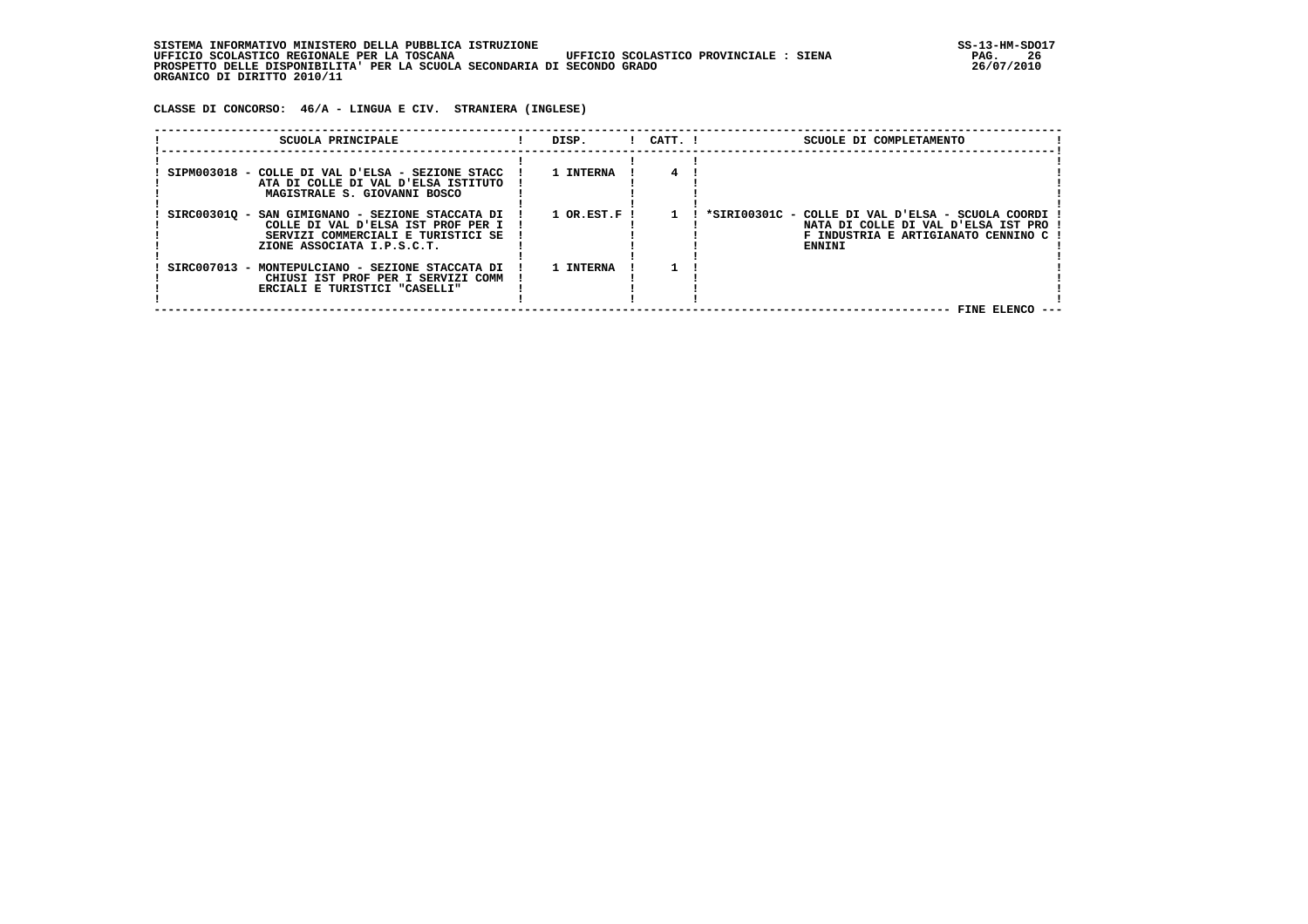| SISTEMA INFORMATIVO MINISTERO DELLA PUBBLICA ISTRUZIONE                               | SS-13-HM-SDC |
|---------------------------------------------------------------------------------------|--------------|
| UFFICIO SCOLASTICO REGIONALE PER LA TOSCANA<br>UFFICIO SCOLASTICO PROVINCIALE : SIENA | 27<br>PAG.   |
| PROSPETTO DELLE DISPONIBILITA' PER LA SCUOLA SECONDARIA DI SECONDO GRADO              | 26/07/2010   |
| ORGANICO DI DIRITTO 2010/11                                                           |              |

 **CLASSE DI CONCORSO: 46/A - LINGUA E CIV. STRANIERA (SPAGNOLO)**

| SCUOLA PRINCIPALE                                                                                                      | DISP.     | CATT. ! | SCUOLE DI COMPLETAMENTO |
|------------------------------------------------------------------------------------------------------------------------|-----------|---------|-------------------------|
| SIPM003018 - COLLE DI VAL D'ELSA - SEZIONE STACC<br>ATA DI COLLE DI VAL D'ELSA ISTITUTO                                | 1 INTERNA |         |                         |
| MAGISTRALE S. GIOVANNI BOSCO<br>SITD008016 - POGGIBONSI - SEZIONE STACCATA DI PO<br>GGIBONSI IST TEC COMMERCIALE E PER | 1 INTERNA |         |                         |
| GEOMETRI S.S. A. GIUSEPPE RONCALLI                                                                                     |           |         | FINE ELENCO ---         |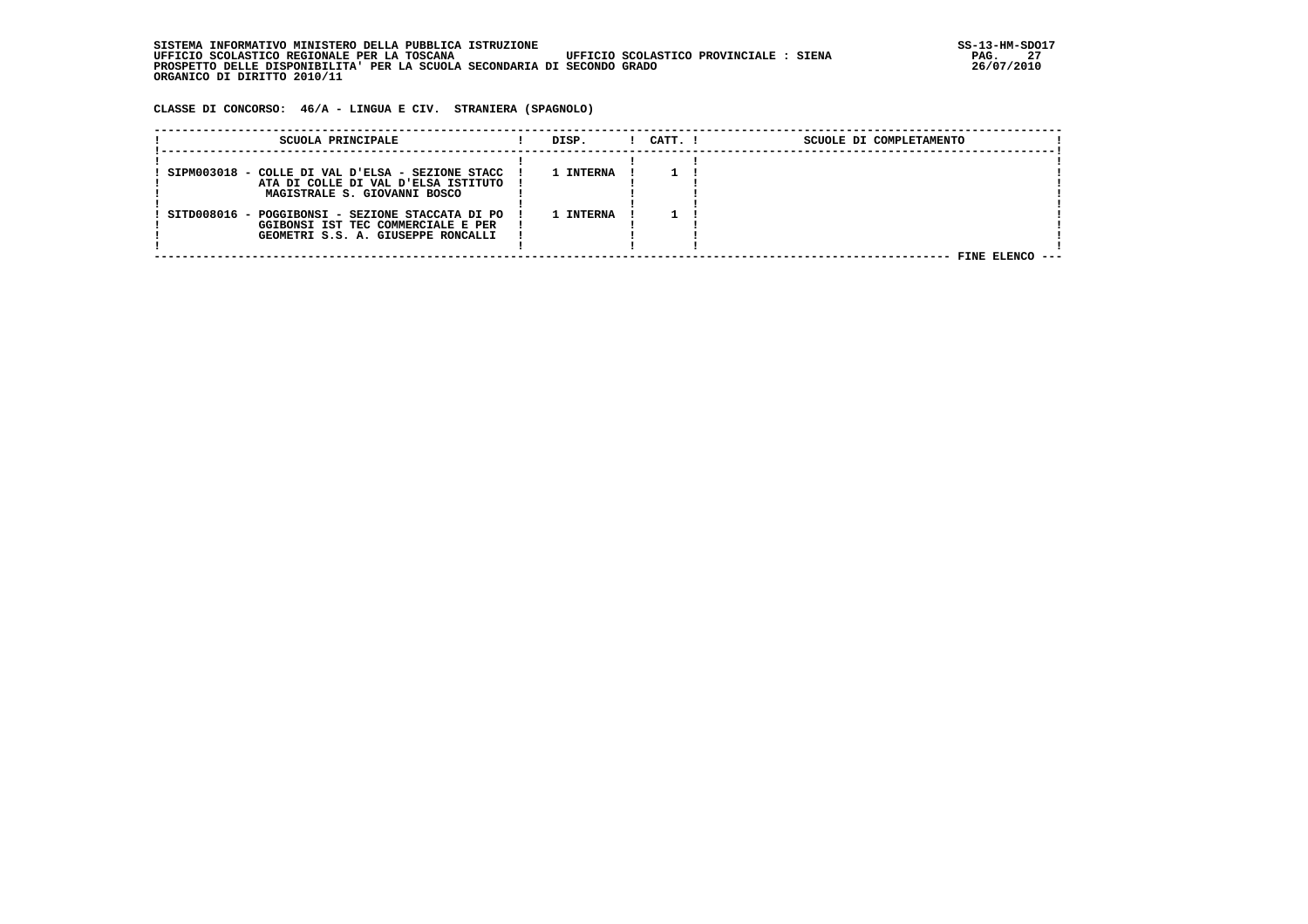| SISTEMA INFORMATIVO MINISTERO DELLA PUBBLICA ISTRUZIONE                               | SS-13-HM-SDC |
|---------------------------------------------------------------------------------------|--------------|
| UFFICIO SCOLASTICO REGIONALE PER LA TOSCANA<br>UFFICIO SCOLASTICO PROVINCIALE : SIENA | 28<br>PAG.   |
| PROSPETTO DELLE DISPONIBILITA' PER LA SCUOLA SECONDARIA DI SECONDO GRADO              | 26/07/2010   |
| ORGANICO DI DIRITTO 2010/11                                                           |              |

 **CLASSE DI CONCORSO: 5/C - ESERCITAZIONI AGRARIE**

| SCUOLA PRINCIPALE                                             | <b>DISP</b> | CATT. | SCUOLE DI COMPLETAMENTO |      |
|---------------------------------------------------------------|-------------|-------|-------------------------|------|
| SITA01000P<br>- SIENA - ISTITUTO TECNICO AGRARIO RI<br>CASOLI | 2 INTERNE   |       |                         |      |
|                                                               |             |       | ELENCO<br>FINE          | ---- |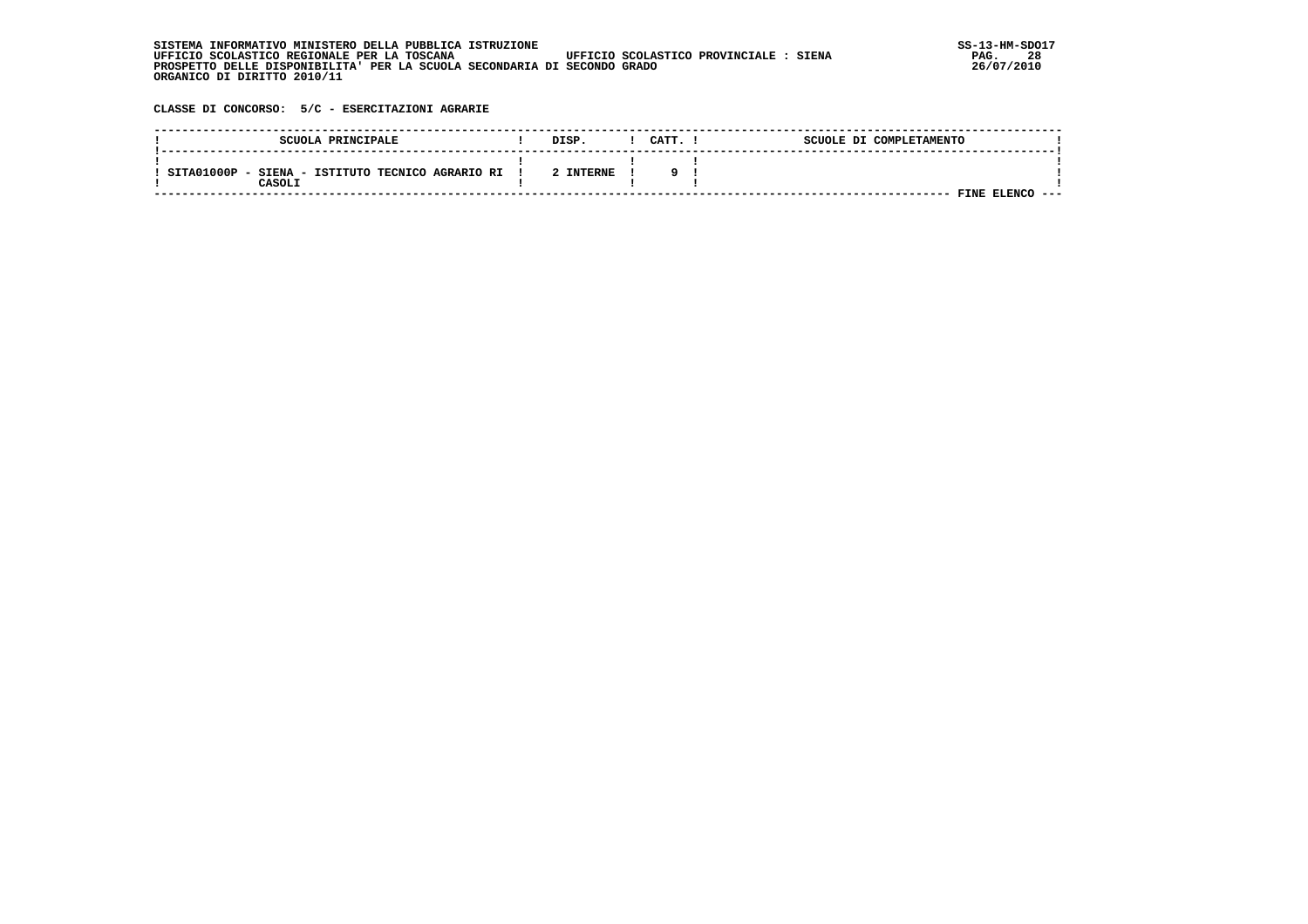| SISTEMA INFORMATIVO MINISTERO DELLA PUBBLICA ISTRUZIONE                               | SS-13-HM-SDC |
|---------------------------------------------------------------------------------------|--------------|
| UFFICIO SCOLASTICO REGIONALE PER LA TOSCANA<br>UFFICIO SCOLASTICO PROVINCIALE : SIENA | 29<br>PAG.   |
| PROSPETTO DELLE DISPONIBILITA' PER LA SCUOLA SECONDARIA DI SECONDO GRADO              | 26/07/2010   |
| ORGANICO DI DIRITTO 2010/11                                                           |              |

 **CLASSE DI CONCORSO: 24/C - LAB. CHIMICA E CHIMICA INDUSTRIALE**

| SCUOLA PRINCIPALE                                                                         | DISP.                       | CATT. I | SCUOLE DI COMPLETAMENTO                                                                     |  |
|-------------------------------------------------------------------------------------------|-----------------------------|---------|---------------------------------------------------------------------------------------------|--|
|                                                                                           |                             |         |                                                                                             |  |
| SITE00401A - SIENA - SEZIONE STACCATA DI SIENA I !<br>STITUTO TECNICO PER ATTIVITA' SOCIA | $1$ OR.EST.F $\overline{1}$ |         | ! *SITF00801C - POGGIBONSI - SEZIONE STACCATA DI PO!<br>GGIBONSI ISTITUTO TECNICO INDUSTRIA |  |
| LI (GIA' ITF) MONNA AGNESE                                                                |                             |         | LE TITO SARROCCHI                                                                           |  |
| SITF020002 - SIENA - ISTITUTO TECNICO INDUSTRIAL<br>E TITO SARROCCHI                      | 2 INTERNE                   |         |                                                                                             |  |
| SITF05000T - ABBADIA SAN SALVATORE - ISTITUTO TE                                          | 1 INTERNA                   |         |                                                                                             |  |
| CNICO INDUSTRIALE AVOGADRO                                                                |                             |         | FINE ELENCO                                                                                 |  |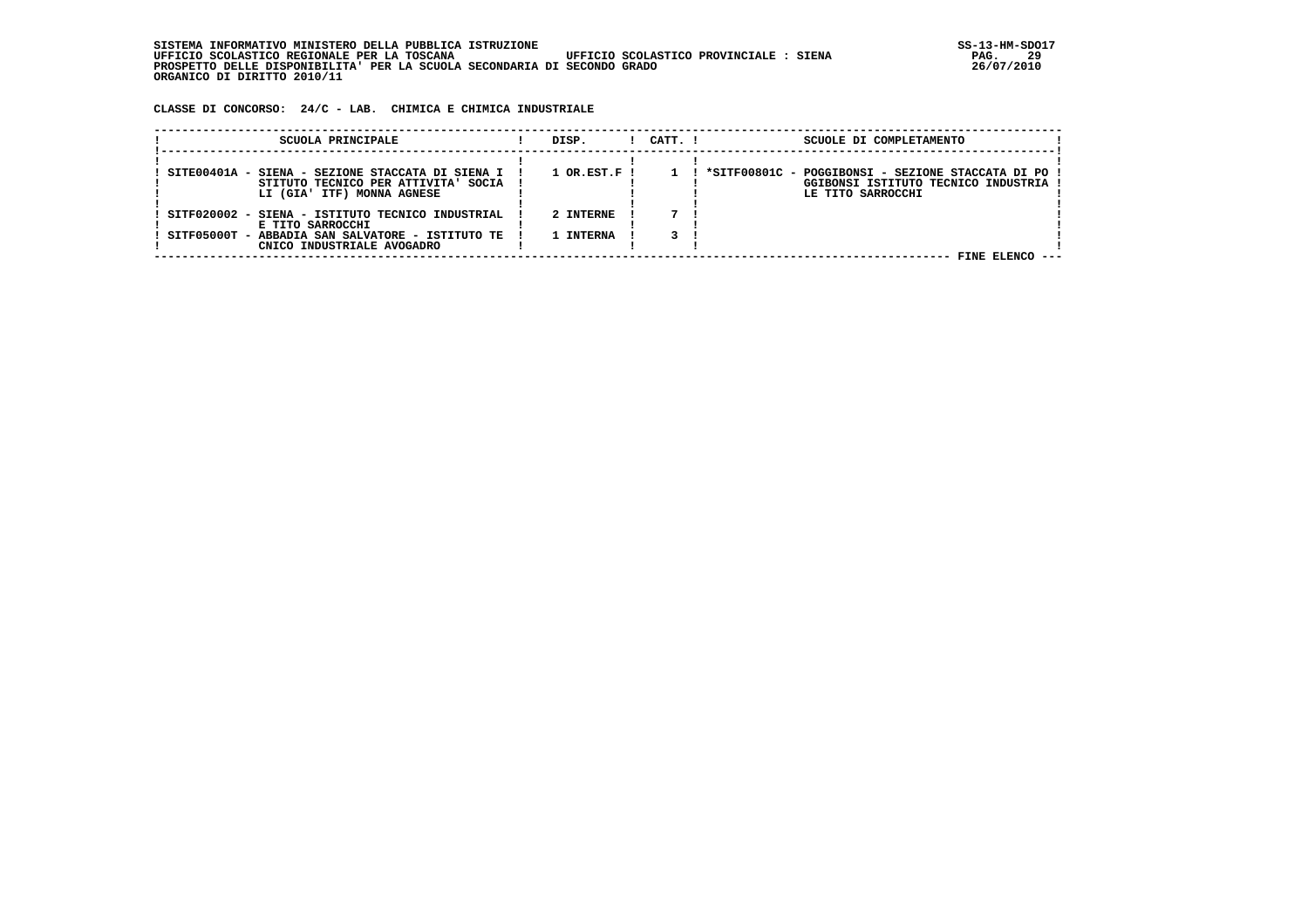| . INFORMATIVO MINISTERO DELLA PUBBLICA ISTRUZIONE<br>STSTEMA                          | SS-13-HM-SDC |
|---------------------------------------------------------------------------------------|--------------|
| UFFICIO SCOLASTICO PROVINCIALE : SIENA<br>UFFICIO SCOLASTICO REGIONALE PER LA TOSCANA | 30<br>PAG.   |
| PROSPETTO DELLE DISPONIBILITA' PER LA SCUOLA SECONDARIA DI SECONDO GRADO              | 26/07/2010   |
| ORGANICO DI DIRITTO 2010/11                                                           |              |

## **CLASSE DI CONCORSO: 29/C - LAB. DI FISICA E FISICA APPLICATA**

| SCUOLA PRINCIPALE                                                              | DISP           | CATT. | SCUOLE DI COMPLETAMENTO |         |
|--------------------------------------------------------------------------------|----------------|-------|-------------------------|---------|
| SITF05000T - ABBADIA SAN SALVATORE - ISTITUTO TE<br>CNICO INDUSTRIALE AVOGADRO | <b>INTERNA</b> |       | <b>ELENC</b><br>FINE    | $- - -$ |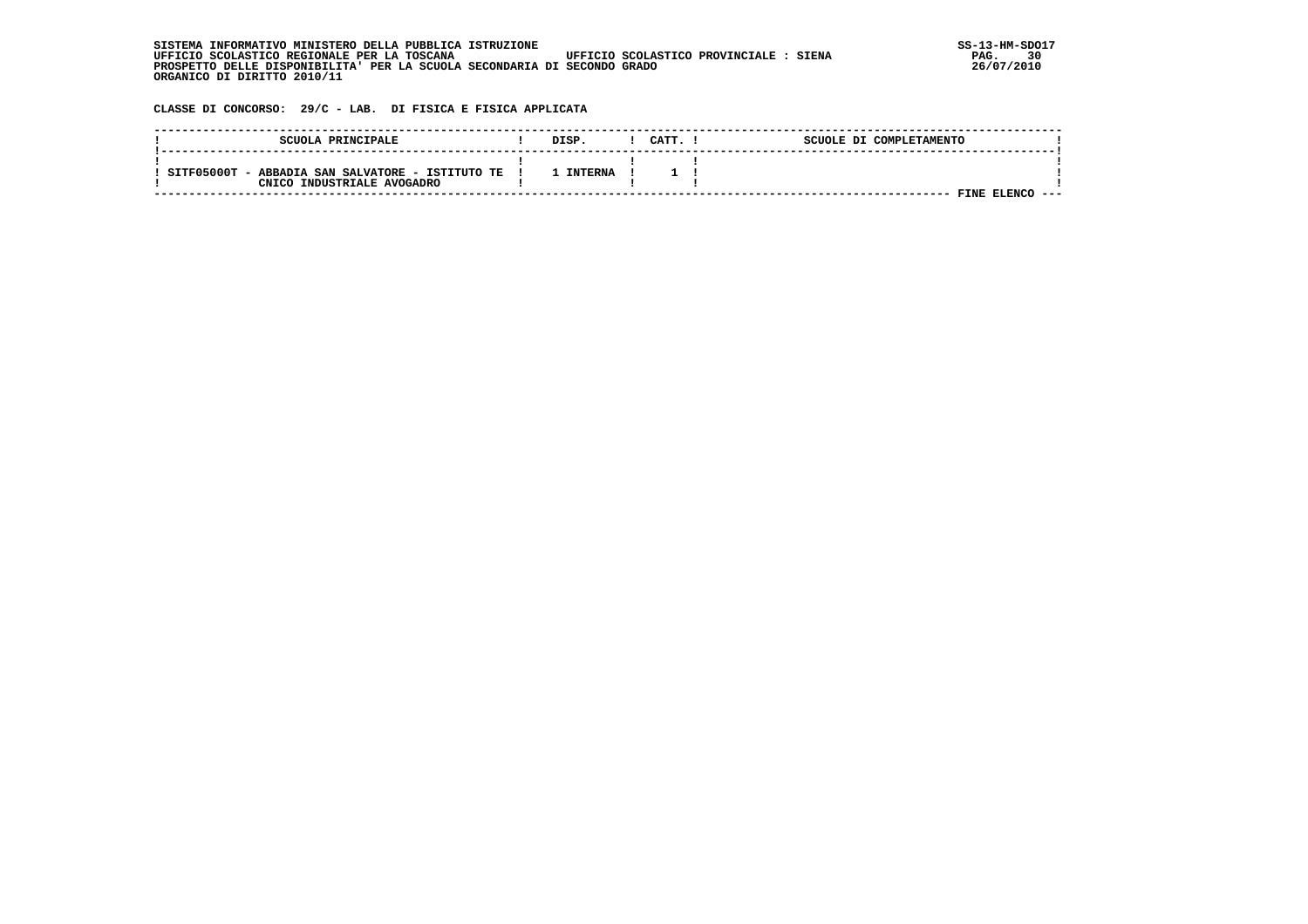**CLASSE DI CONCORSO: 31/C - LAB. DI INFORMATICA INDUSTRIALE**

| SCUOLA PRINCIPALE                                                                                            | DISP.                       | CATT. I | SCUOLE DI COMPLETAMENTO                                                                                                                       |  |
|--------------------------------------------------------------------------------------------------------------|-----------------------------|---------|-----------------------------------------------------------------------------------------------------------------------------------------------|--|
| SITA01000P - SIENA - ISTITUTO TECNICO AGRARIO RI<br>CASOLI                                                   | $1$ OR.EST.S !              |         | *SITF020002 - SIENA - ISTITUTO TECNICO INDUSTRIAL<br>E TITO SARROCCHI                                                                         |  |
| SITF00801C - POGGIBONSI - SEZIONE STACCATA DI PO<br>GGIBONSI ISTITUTO TECNICO INDUSTRIA<br>LE TITO SARROCCHI | $1$ OR.EST.F $\blacksquare$ |         | 1 ! *SITE00401A - SIENA - SEZIONE STACCATA DI SIENA I !<br>STITUTO TECNICO PER ATTIVITA' SOCIA !<br>LI (GIA' ITF) MONNA AGNESE<br>FINE ELENCO |  |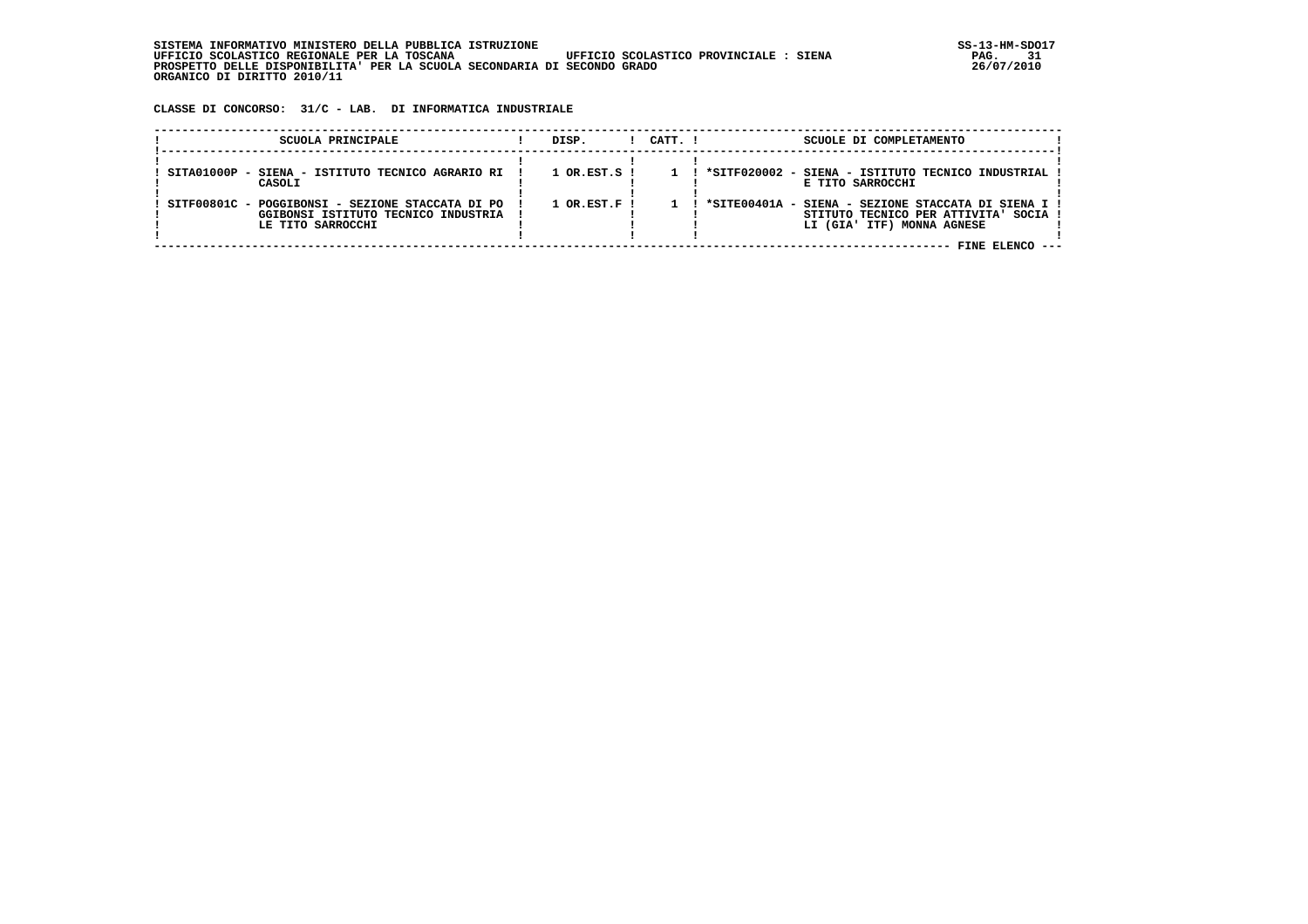**SISTEMA INFORMATIVO MINISTERO DELLA PUBBLICA ISTRUZIONE SS-13-HM-SDO17 UFFICIO SCOLASTICO REGIONALE PER LA TOSCANA UFFICIO SCOLASTICO PROVINCIALE : SIENA PAG. 32 PROSPETTO DELLE DISPONIBILITA' PER LA SCUOLA SECONDARIA DI SECONDO GRADO 26/07/2010 ORGANICO DI DIRITTO 2010/11**

 **CLASSE DI CONCORSO: 50/C - TEC. SERVIZI ED ESER. PRAT. DI CUCI**

| SCUOLA PRINCIPALE                                                                       | DISP.     | CATT. 1 | SCUOLE DI COMPLETAMENTO |  |
|-----------------------------------------------------------------------------------------|-----------|---------|-------------------------|--|
|                                                                                         |           |         |                         |  |
| SIRH030008 - CHIANCIANO TERME - IST PROF PER I S<br>ERVIZI ALBERGHIERI E RISTORAZIONE P | 3 INTERNE |         |                         |  |
| ARTUSI                                                                                  |           |         |                         |  |
|                                                                                         |           |         |                         |  |